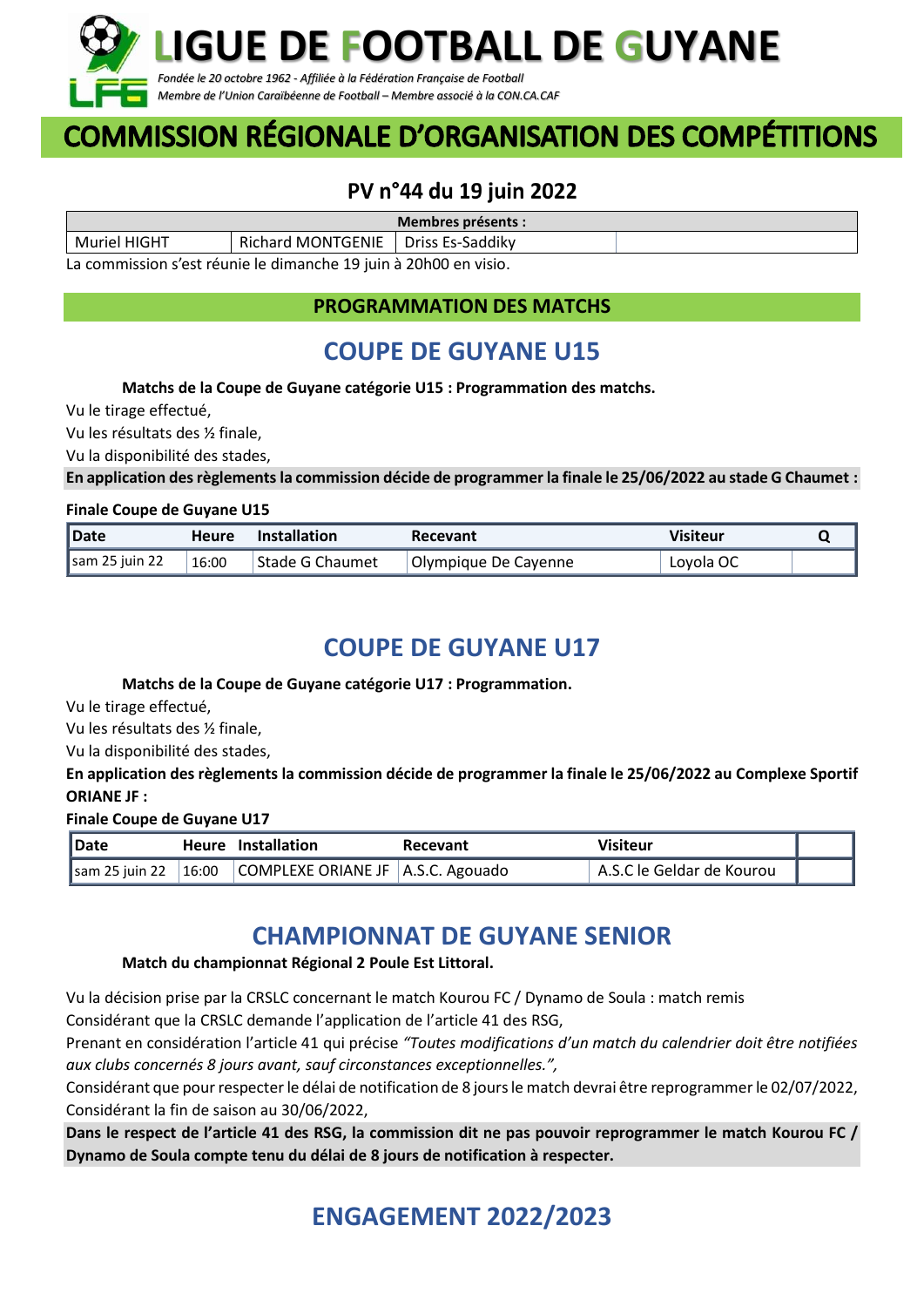| A.J. DE BALATA ABRIBA<br>14<br>A.J. Balata Abriba 1<br>14<br><b>Championnat U13</b><br><b>Accord</b><br>$\mathbf{1}$<br><b>Championnat U15</b><br>$\mathbf{1}$<br><b>Accord</b><br>$\mathbf{1}$<br><b>Championnat U17</b><br><b>Accord</b><br>$\mathbf{1}$<br><b>Championnat U19</b><br><b>Accord</b><br>$\mathbf{1}$<br><b>Coupe De France</b><br><b>Accord</b><br>$\mathbf{1}$<br><b>Coupe De Guyane</b><br><b>Accord</b><br>$\mathbf{1}$<br><b>Coupe De Guyane U15</b><br><b>Accord</b><br><b>Coupe De Guyane U17</b><br>$\mathbf{1}$<br><b>Accord</b><br>$\mathbf{1}$<br><b>Coupe De Guyane U19</b><br><b>Accord</b><br>Coupe Guyane Féminin / Senior<br>$\mathbf{1}$<br><b>Accord</b><br>$\overline{1}$<br><b>Football Animation U11</b><br><b>Accord</b><br><b>Régional 1</b><br>$\mathbf{1}$<br><b>Accord</b><br>$\mathbf{1}$<br><b>Régional 2</b><br><b>Accord</b><br>Régional 1 Féminin Senior<br>$\mathbf{1}$<br><b>Accord</b><br><b>A.J. ST-GEORGES</b><br>9<br>$\mathsf 9$<br>A.J. St Georges 1<br>$\mathbf{1}$<br><b>Championnat U15</b><br><b>Accord</b><br>$\mathbf{1}$<br><b>Championnat U17</b><br><b>Accord</b><br>$\mathbf{1}$<br><b>Championnat U19</b><br><b>Accord</b><br>$\mathbf{1}$<br><b>Coupe De France</b><br><b>Accord</b><br>$\mathbf{1}$<br><b>Coupe De Guyane</b><br><b>Accord</b><br>$\mathbf{1}$<br><b>Coupe De Guyane U15</b><br><b>Accord</b><br>$\mathbf{1}$<br><b>Coupe De Guyane U17</b><br><b>Accord</b><br>$\mathbf{1}$<br><b>Coupe De Guyane U19</b><br><b>Accord</b><br>Régional 1<br><b>Accord</b><br>1<br>A.S. ET. MATOURY<br>13<br>A.S. Etoile Matoury 1<br>12<br><b>Championnat U13</b><br><b>Accord</b><br>$\mathbf{1}$<br><b>Championnat U15</b><br>$\mathbf{1}$<br><b>Accord</b><br><b>Championnat U17</b><br><b>Accord</b><br>$\mathbf{1}$<br>$\mathbf{1}$<br><b>Championnat U19</b><br><b>Accord</b><br>$\mathbf{1}$<br><b>Coupe De France</b><br><b>Accord</b><br><b>Coupe De Guyane</b><br><b>Accord</b><br>$\mathbf{1}$<br><b>Coupe De Guyane U15</b><br>$\mathbf{1}$<br><b>Accord</b><br><b>Coupe De Guyane U17</b><br>$\mathbf{1}$<br><b>Accord</b><br><b>Coupe De Guyane U19</b><br>$\mathbf{1}$<br><b>Accord</b><br>$\mathbf{1}$<br><b>Coupe V.Y.V. 2022</b><br><b>Accord</b><br><b>Football Animation U11</b><br><b>Accord</b><br>$\mathbf{1}$<br>$\mathbf{1}$<br><b>Regional 1</b><br><b>Accord</b><br>A.S. Etoile Matoury 2<br>1 | <b>Clubs / Equipes</b> | <b>Avis club</b> | <b>Nbre Equipes</b> |
|------------------------------------------------------------------------------------------------------------------------------------------------------------------------------------------------------------------------------------------------------------------------------------------------------------------------------------------------------------------------------------------------------------------------------------------------------------------------------------------------------------------------------------------------------------------------------------------------------------------------------------------------------------------------------------------------------------------------------------------------------------------------------------------------------------------------------------------------------------------------------------------------------------------------------------------------------------------------------------------------------------------------------------------------------------------------------------------------------------------------------------------------------------------------------------------------------------------------------------------------------------------------------------------------------------------------------------------------------------------------------------------------------------------------------------------------------------------------------------------------------------------------------------------------------------------------------------------------------------------------------------------------------------------------------------------------------------------------------------------------------------------------------------------------------------------------------------------------------------------------------------------------------------------------------------------------------------------------------------------------------------------------------------------------------------------------------------------------------------------------------------------------------------------------------------------------------------------------------------------------------------------------------------------------------------------------------------------------------------------------------------------------|------------------------|------------------|---------------------|
|                                                                                                                                                                                                                                                                                                                                                                                                                                                                                                                                                                                                                                                                                                                                                                                                                                                                                                                                                                                                                                                                                                                                                                                                                                                                                                                                                                                                                                                                                                                                                                                                                                                                                                                                                                                                                                                                                                                                                                                                                                                                                                                                                                                                                                                                                                                                                                                                |                        |                  |                     |
|                                                                                                                                                                                                                                                                                                                                                                                                                                                                                                                                                                                                                                                                                                                                                                                                                                                                                                                                                                                                                                                                                                                                                                                                                                                                                                                                                                                                                                                                                                                                                                                                                                                                                                                                                                                                                                                                                                                                                                                                                                                                                                                                                                                                                                                                                                                                                                                                |                        |                  |                     |
|                                                                                                                                                                                                                                                                                                                                                                                                                                                                                                                                                                                                                                                                                                                                                                                                                                                                                                                                                                                                                                                                                                                                                                                                                                                                                                                                                                                                                                                                                                                                                                                                                                                                                                                                                                                                                                                                                                                                                                                                                                                                                                                                                                                                                                                                                                                                                                                                |                        |                  |                     |
|                                                                                                                                                                                                                                                                                                                                                                                                                                                                                                                                                                                                                                                                                                                                                                                                                                                                                                                                                                                                                                                                                                                                                                                                                                                                                                                                                                                                                                                                                                                                                                                                                                                                                                                                                                                                                                                                                                                                                                                                                                                                                                                                                                                                                                                                                                                                                                                                |                        |                  |                     |
|                                                                                                                                                                                                                                                                                                                                                                                                                                                                                                                                                                                                                                                                                                                                                                                                                                                                                                                                                                                                                                                                                                                                                                                                                                                                                                                                                                                                                                                                                                                                                                                                                                                                                                                                                                                                                                                                                                                                                                                                                                                                                                                                                                                                                                                                                                                                                                                                |                        |                  |                     |
|                                                                                                                                                                                                                                                                                                                                                                                                                                                                                                                                                                                                                                                                                                                                                                                                                                                                                                                                                                                                                                                                                                                                                                                                                                                                                                                                                                                                                                                                                                                                                                                                                                                                                                                                                                                                                                                                                                                                                                                                                                                                                                                                                                                                                                                                                                                                                                                                |                        |                  |                     |
|                                                                                                                                                                                                                                                                                                                                                                                                                                                                                                                                                                                                                                                                                                                                                                                                                                                                                                                                                                                                                                                                                                                                                                                                                                                                                                                                                                                                                                                                                                                                                                                                                                                                                                                                                                                                                                                                                                                                                                                                                                                                                                                                                                                                                                                                                                                                                                                                |                        |                  |                     |
|                                                                                                                                                                                                                                                                                                                                                                                                                                                                                                                                                                                                                                                                                                                                                                                                                                                                                                                                                                                                                                                                                                                                                                                                                                                                                                                                                                                                                                                                                                                                                                                                                                                                                                                                                                                                                                                                                                                                                                                                                                                                                                                                                                                                                                                                                                                                                                                                |                        |                  |                     |
|                                                                                                                                                                                                                                                                                                                                                                                                                                                                                                                                                                                                                                                                                                                                                                                                                                                                                                                                                                                                                                                                                                                                                                                                                                                                                                                                                                                                                                                                                                                                                                                                                                                                                                                                                                                                                                                                                                                                                                                                                                                                                                                                                                                                                                                                                                                                                                                                |                        |                  |                     |
|                                                                                                                                                                                                                                                                                                                                                                                                                                                                                                                                                                                                                                                                                                                                                                                                                                                                                                                                                                                                                                                                                                                                                                                                                                                                                                                                                                                                                                                                                                                                                                                                                                                                                                                                                                                                                                                                                                                                                                                                                                                                                                                                                                                                                                                                                                                                                                                                |                        |                  |                     |
|                                                                                                                                                                                                                                                                                                                                                                                                                                                                                                                                                                                                                                                                                                                                                                                                                                                                                                                                                                                                                                                                                                                                                                                                                                                                                                                                                                                                                                                                                                                                                                                                                                                                                                                                                                                                                                                                                                                                                                                                                                                                                                                                                                                                                                                                                                                                                                                                |                        |                  |                     |
|                                                                                                                                                                                                                                                                                                                                                                                                                                                                                                                                                                                                                                                                                                                                                                                                                                                                                                                                                                                                                                                                                                                                                                                                                                                                                                                                                                                                                                                                                                                                                                                                                                                                                                                                                                                                                                                                                                                                                                                                                                                                                                                                                                                                                                                                                                                                                                                                |                        |                  |                     |
|                                                                                                                                                                                                                                                                                                                                                                                                                                                                                                                                                                                                                                                                                                                                                                                                                                                                                                                                                                                                                                                                                                                                                                                                                                                                                                                                                                                                                                                                                                                                                                                                                                                                                                                                                                                                                                                                                                                                                                                                                                                                                                                                                                                                                                                                                                                                                                                                |                        |                  |                     |
|                                                                                                                                                                                                                                                                                                                                                                                                                                                                                                                                                                                                                                                                                                                                                                                                                                                                                                                                                                                                                                                                                                                                                                                                                                                                                                                                                                                                                                                                                                                                                                                                                                                                                                                                                                                                                                                                                                                                                                                                                                                                                                                                                                                                                                                                                                                                                                                                |                        |                  |                     |
|                                                                                                                                                                                                                                                                                                                                                                                                                                                                                                                                                                                                                                                                                                                                                                                                                                                                                                                                                                                                                                                                                                                                                                                                                                                                                                                                                                                                                                                                                                                                                                                                                                                                                                                                                                                                                                                                                                                                                                                                                                                                                                                                                                                                                                                                                                                                                                                                |                        |                  |                     |
|                                                                                                                                                                                                                                                                                                                                                                                                                                                                                                                                                                                                                                                                                                                                                                                                                                                                                                                                                                                                                                                                                                                                                                                                                                                                                                                                                                                                                                                                                                                                                                                                                                                                                                                                                                                                                                                                                                                                                                                                                                                                                                                                                                                                                                                                                                                                                                                                |                        |                  |                     |
|                                                                                                                                                                                                                                                                                                                                                                                                                                                                                                                                                                                                                                                                                                                                                                                                                                                                                                                                                                                                                                                                                                                                                                                                                                                                                                                                                                                                                                                                                                                                                                                                                                                                                                                                                                                                                                                                                                                                                                                                                                                                                                                                                                                                                                                                                                                                                                                                |                        |                  |                     |
|                                                                                                                                                                                                                                                                                                                                                                                                                                                                                                                                                                                                                                                                                                                                                                                                                                                                                                                                                                                                                                                                                                                                                                                                                                                                                                                                                                                                                                                                                                                                                                                                                                                                                                                                                                                                                                                                                                                                                                                                                                                                                                                                                                                                                                                                                                                                                                                                |                        |                  |                     |
|                                                                                                                                                                                                                                                                                                                                                                                                                                                                                                                                                                                                                                                                                                                                                                                                                                                                                                                                                                                                                                                                                                                                                                                                                                                                                                                                                                                                                                                                                                                                                                                                                                                                                                                                                                                                                                                                                                                                                                                                                                                                                                                                                                                                                                                                                                                                                                                                |                        |                  |                     |
|                                                                                                                                                                                                                                                                                                                                                                                                                                                                                                                                                                                                                                                                                                                                                                                                                                                                                                                                                                                                                                                                                                                                                                                                                                                                                                                                                                                                                                                                                                                                                                                                                                                                                                                                                                                                                                                                                                                                                                                                                                                                                                                                                                                                                                                                                                                                                                                                |                        |                  |                     |
|                                                                                                                                                                                                                                                                                                                                                                                                                                                                                                                                                                                                                                                                                                                                                                                                                                                                                                                                                                                                                                                                                                                                                                                                                                                                                                                                                                                                                                                                                                                                                                                                                                                                                                                                                                                                                                                                                                                                                                                                                                                                                                                                                                                                                                                                                                                                                                                                |                        |                  |                     |
|                                                                                                                                                                                                                                                                                                                                                                                                                                                                                                                                                                                                                                                                                                                                                                                                                                                                                                                                                                                                                                                                                                                                                                                                                                                                                                                                                                                                                                                                                                                                                                                                                                                                                                                                                                                                                                                                                                                                                                                                                                                                                                                                                                                                                                                                                                                                                                                                |                        |                  |                     |
|                                                                                                                                                                                                                                                                                                                                                                                                                                                                                                                                                                                                                                                                                                                                                                                                                                                                                                                                                                                                                                                                                                                                                                                                                                                                                                                                                                                                                                                                                                                                                                                                                                                                                                                                                                                                                                                                                                                                                                                                                                                                                                                                                                                                                                                                                                                                                                                                |                        |                  |                     |
|                                                                                                                                                                                                                                                                                                                                                                                                                                                                                                                                                                                                                                                                                                                                                                                                                                                                                                                                                                                                                                                                                                                                                                                                                                                                                                                                                                                                                                                                                                                                                                                                                                                                                                                                                                                                                                                                                                                                                                                                                                                                                                                                                                                                                                                                                                                                                                                                |                        |                  |                     |
|                                                                                                                                                                                                                                                                                                                                                                                                                                                                                                                                                                                                                                                                                                                                                                                                                                                                                                                                                                                                                                                                                                                                                                                                                                                                                                                                                                                                                                                                                                                                                                                                                                                                                                                                                                                                                                                                                                                                                                                                                                                                                                                                                                                                                                                                                                                                                                                                |                        |                  |                     |
|                                                                                                                                                                                                                                                                                                                                                                                                                                                                                                                                                                                                                                                                                                                                                                                                                                                                                                                                                                                                                                                                                                                                                                                                                                                                                                                                                                                                                                                                                                                                                                                                                                                                                                                                                                                                                                                                                                                                                                                                                                                                                                                                                                                                                                                                                                                                                                                                |                        |                  |                     |
|                                                                                                                                                                                                                                                                                                                                                                                                                                                                                                                                                                                                                                                                                                                                                                                                                                                                                                                                                                                                                                                                                                                                                                                                                                                                                                                                                                                                                                                                                                                                                                                                                                                                                                                                                                                                                                                                                                                                                                                                                                                                                                                                                                                                                                                                                                                                                                                                |                        |                  |                     |
|                                                                                                                                                                                                                                                                                                                                                                                                                                                                                                                                                                                                                                                                                                                                                                                                                                                                                                                                                                                                                                                                                                                                                                                                                                                                                                                                                                                                                                                                                                                                                                                                                                                                                                                                                                                                                                                                                                                                                                                                                                                                                                                                                                                                                                                                                                                                                                                                |                        |                  |                     |
|                                                                                                                                                                                                                                                                                                                                                                                                                                                                                                                                                                                                                                                                                                                                                                                                                                                                                                                                                                                                                                                                                                                                                                                                                                                                                                                                                                                                                                                                                                                                                                                                                                                                                                                                                                                                                                                                                                                                                                                                                                                                                                                                                                                                                                                                                                                                                                                                |                        |                  |                     |
|                                                                                                                                                                                                                                                                                                                                                                                                                                                                                                                                                                                                                                                                                                                                                                                                                                                                                                                                                                                                                                                                                                                                                                                                                                                                                                                                                                                                                                                                                                                                                                                                                                                                                                                                                                                                                                                                                                                                                                                                                                                                                                                                                                                                                                                                                                                                                                                                |                        |                  |                     |
|                                                                                                                                                                                                                                                                                                                                                                                                                                                                                                                                                                                                                                                                                                                                                                                                                                                                                                                                                                                                                                                                                                                                                                                                                                                                                                                                                                                                                                                                                                                                                                                                                                                                                                                                                                                                                                                                                                                                                                                                                                                                                                                                                                                                                                                                                                                                                                                                |                        |                  |                     |
|                                                                                                                                                                                                                                                                                                                                                                                                                                                                                                                                                                                                                                                                                                                                                                                                                                                                                                                                                                                                                                                                                                                                                                                                                                                                                                                                                                                                                                                                                                                                                                                                                                                                                                                                                                                                                                                                                                                                                                                                                                                                                                                                                                                                                                                                                                                                                                                                |                        |                  |                     |
|                                                                                                                                                                                                                                                                                                                                                                                                                                                                                                                                                                                                                                                                                                                                                                                                                                                                                                                                                                                                                                                                                                                                                                                                                                                                                                                                                                                                                                                                                                                                                                                                                                                                                                                                                                                                                                                                                                                                                                                                                                                                                                                                                                                                                                                                                                                                                                                                |                        |                  |                     |
|                                                                                                                                                                                                                                                                                                                                                                                                                                                                                                                                                                                                                                                                                                                                                                                                                                                                                                                                                                                                                                                                                                                                                                                                                                                                                                                                                                                                                                                                                                                                                                                                                                                                                                                                                                                                                                                                                                                                                                                                                                                                                                                                                                                                                                                                                                                                                                                                |                        |                  |                     |
|                                                                                                                                                                                                                                                                                                                                                                                                                                                                                                                                                                                                                                                                                                                                                                                                                                                                                                                                                                                                                                                                                                                                                                                                                                                                                                                                                                                                                                                                                                                                                                                                                                                                                                                                                                                                                                                                                                                                                                                                                                                                                                                                                                                                                                                                                                                                                                                                |                        |                  |                     |
|                                                                                                                                                                                                                                                                                                                                                                                                                                                                                                                                                                                                                                                                                                                                                                                                                                                                                                                                                                                                                                                                                                                                                                                                                                                                                                                                                                                                                                                                                                                                                                                                                                                                                                                                                                                                                                                                                                                                                                                                                                                                                                                                                                                                                                                                                                                                                                                                |                        |                  |                     |
|                                                                                                                                                                                                                                                                                                                                                                                                                                                                                                                                                                                                                                                                                                                                                                                                                                                                                                                                                                                                                                                                                                                                                                                                                                                                                                                                                                                                                                                                                                                                                                                                                                                                                                                                                                                                                                                                                                                                                                                                                                                                                                                                                                                                                                                                                                                                                                                                |                        |                  |                     |
|                                                                                                                                                                                                                                                                                                                                                                                                                                                                                                                                                                                                                                                                                                                                                                                                                                                                                                                                                                                                                                                                                                                                                                                                                                                                                                                                                                                                                                                                                                                                                                                                                                                                                                                                                                                                                                                                                                                                                                                                                                                                                                                                                                                                                                                                                                                                                                                                |                        |                  |                     |
|                                                                                                                                                                                                                                                                                                                                                                                                                                                                                                                                                                                                                                                                                                                                                                                                                                                                                                                                                                                                                                                                                                                                                                                                                                                                                                                                                                                                                                                                                                                                                                                                                                                                                                                                                                                                                                                                                                                                                                                                                                                                                                                                                                                                                                                                                                                                                                                                |                        |                  |                     |
|                                                                                                                                                                                                                                                                                                                                                                                                                                                                                                                                                                                                                                                                                                                                                                                                                                                                                                                                                                                                                                                                                                                                                                                                                                                                                                                                                                                                                                                                                                                                                                                                                                                                                                                                                                                                                                                                                                                                                                                                                                                                                                                                                                                                                                                                                                                                                                                                |                        |                  |                     |
|                                                                                                                                                                                                                                                                                                                                                                                                                                                                                                                                                                                                                                                                                                                                                                                                                                                                                                                                                                                                                                                                                                                                                                                                                                                                                                                                                                                                                                                                                                                                                                                                                                                                                                                                                                                                                                                                                                                                                                                                                                                                                                                                                                                                                                                                                                                                                                                                |                        |                  |                     |
|                                                                                                                                                                                                                                                                                                                                                                                                                                                                                                                                                                                                                                                                                                                                                                                                                                                                                                                                                                                                                                                                                                                                                                                                                                                                                                                                                                                                                                                                                                                                                                                                                                                                                                                                                                                                                                                                                                                                                                                                                                                                                                                                                                                                                                                                                                                                                                                                |                        |                  |                     |
|                                                                                                                                                                                                                                                                                                                                                                                                                                                                                                                                                                                                                                                                                                                                                                                                                                                                                                                                                                                                                                                                                                                                                                                                                                                                                                                                                                                                                                                                                                                                                                                                                                                                                                                                                                                                                                                                                                                                                                                                                                                                                                                                                                                                                                                                                                                                                                                                |                        |                  |                     |
|                                                                                                                                                                                                                                                                                                                                                                                                                                                                                                                                                                                                                                                                                                                                                                                                                                                                                                                                                                                                                                                                                                                                                                                                                                                                                                                                                                                                                                                                                                                                                                                                                                                                                                                                                                                                                                                                                                                                                                                                                                                                                                                                                                                                                                                                                                                                                                                                |                        |                  |                     |
|                                                                                                                                                                                                                                                                                                                                                                                                                                                                                                                                                                                                                                                                                                                                                                                                                                                                                                                                                                                                                                                                                                                                                                                                                                                                                                                                                                                                                                                                                                                                                                                                                                                                                                                                                                                                                                                                                                                                                                                                                                                                                                                                                                                                                                                                                                                                                                                                |                        |                  |                     |
| <b>Régional 2</b><br>$\mathbf{1}$<br><b>Accord</b>                                                                                                                                                                                                                                                                                                                                                                                                                                                                                                                                                                                                                                                                                                                                                                                                                                                                                                                                                                                                                                                                                                                                                                                                                                                                                                                                                                                                                                                                                                                                                                                                                                                                                                                                                                                                                                                                                                                                                                                                                                                                                                                                                                                                                                                                                                                                             |                        |                  |                     |
|                                                                                                                                                                                                                                                                                                                                                                                                                                                                                                                                                                                                                                                                                                                                                                                                                                                                                                                                                                                                                                                                                                                                                                                                                                                                                                                                                                                                                                                                                                                                                                                                                                                                                                                                                                                                                                                                                                                                                                                                                                                                                                                                                                                                                                                                                                                                                                                                |                        |                  |                     |
|                                                                                                                                                                                                                                                                                                                                                                                                                                                                                                                                                                                                                                                                                                                                                                                                                                                                                                                                                                                                                                                                                                                                                                                                                                                                                                                                                                                                                                                                                                                                                                                                                                                                                                                                                                                                                                                                                                                                                                                                                                                                                                                                                                                                                                                                                                                                                                                                |                        |                  |                     |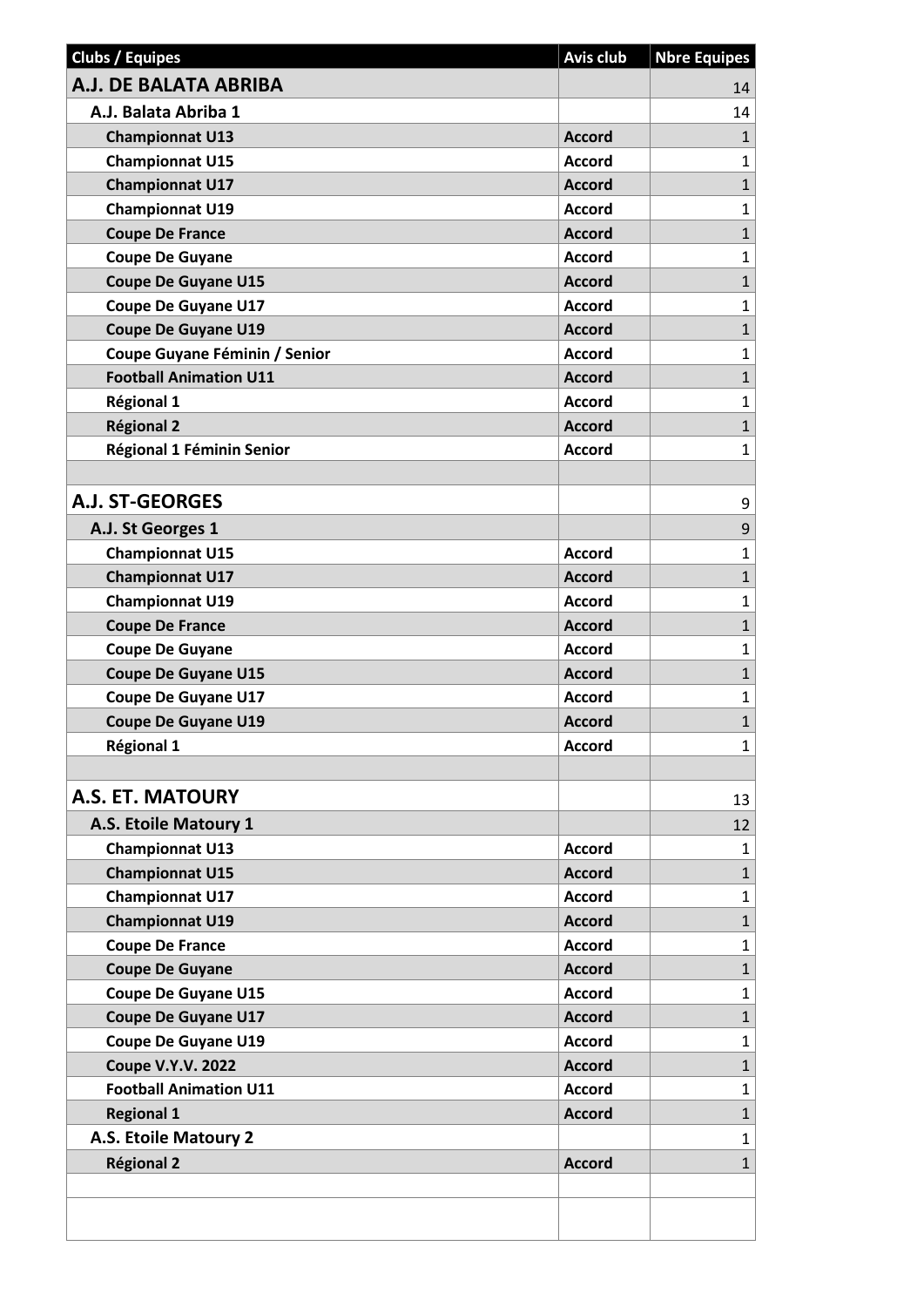| <b>A.S. GRAND SANTI</b><br>6<br>A.S.U Grand Santi 1<br>6<br>$\mathbf{1}$<br><b>Championnat U17</b><br><b>Accord</b><br><b>Coupe De France</b><br>$\mathbf{1}$<br><b>Accord</b><br>$\mathbf{1}$<br><b>Coupe De Guyane</b><br><b>Accord</b><br>$\mathbf{1}$<br><b>Coupe De Guyane U17</b><br><b>Accord</b><br>$\mathbf{1}$<br><b>Coupe V.Y.V. 2022</b><br><b>Accord</b><br>$\mathbf{1}$<br><b>Régional 1</b><br><b>Accord</b><br><b>A.S.C DE L'OUEST</b><br>15<br>A.S.C.O 1<br>13<br><b>Championnat U13</b><br><b>Accord</b><br>$\mathbf{1}$<br><b>Championnat U15</b><br><b>Accord</b><br>$\mathbf{1}$<br>$\mathbf{1}$<br><b>Championnat U17</b><br>Accord<br>$\mathbf{1}$<br><b>Championnat U19</b><br><b>Accord</b><br><b>Coupe De France</b><br>$\mathbf{1}$<br><b>Accord</b><br>$\mathbf{1}$<br><b>Coupe De Guyane</b><br><b>Accord</b><br>$\mathbf{1}$<br><b>Coupe De Guyane U15</b><br><b>Accord</b><br>$\mathbf{1}$<br><b>Coupe De Guyane U17</b><br><b>Accord</b><br><b>Coupe De Guyane U19</b><br>$\mathbf{1}$<br><b>Accord</b><br>$\mathbf{1}$<br>Coupe Guyane Féminin / Senior<br><b>Accord</b><br><b>Football Animation U11</b><br>$\mathbf{1}$<br><b>Accord</b><br>$\mathbf{1}$<br><b>Régional 1</b><br><b>Accord</b><br>$\mathbf{1}$<br>Régional 1 Féminin Senior<br><b>Accord</b><br>A.S.C.O 2<br>$\overline{2}$<br>$\mathbf{1}$<br>Championnat U15 Féminin<br><b>Accord</b><br>$\mathbf{1}$<br><b>Régional 2</b><br><b>Accord</b><br>A.S.C. AGOUADO<br>20<br>A.S.C. Agouado 1<br>13<br><b>Championnat U13</b><br>$\mathbf{1}$<br><b>Accord</b><br><b>Championnat U15</b><br>$\mathbf{1}$<br><b>Accord</b><br>$\mathbf{1}$<br><b>Championnat U15 Féminin</b><br><b>Accord</b><br><b>Championnat U17</b><br><b>Accord</b><br>$\mathbf{1}$<br>$\mathbf{1}$<br><b>Championnat U18 Feminin</b><br><b>Accord</b><br>$\mathbf{1}$<br><b>Coupe De France</b><br><b>Accord</b><br>$\mathbf{1}$<br><b>Coupe De Guyane</b><br><b>Accord</b><br>$\mathbf{1}$<br><b>Coupe De Guyane U15</b><br><b>Accord</b><br><b>Coupe De Guyane U17</b><br>$\mathbf{1}$<br><b>Accord</b><br>Coupe Guyane Féminin / Senior<br>$\mathbf{1}$<br><b>Accord</b><br><b>Football Animation U11</b><br>$\mathbf{1}$<br><b>Accord</b><br>Régional 1<br><b>Accord</b><br>$\mathbf{1}$<br>$\mathbf{1}$<br>Régional 1 Féminin Senior<br><b>Accord</b><br>A.S.C. Agouado 2<br>5<br>$\mathbf{1}$<br><b>Championnat U13</b><br><b>Accord</b><br>Championnat U15 Féminin<br>$\mathbf{1}$<br><b>Accord</b><br>$\mathbf{1}$<br><b>Championnat U18 Feminin</b><br><b>Accord</b><br>$\mathbf{1}$<br><b>Football Animation U11</b><br><b>Accord</b><br><b>Régional 2</b><br>$\mathbf{1}$<br><b>Accord</b> | <b>Clubs / Equipes</b> | <b>Avis club</b> | <b>Nbre Equipes</b> |
|---------------------------------------------------------------------------------------------------------------------------------------------------------------------------------------------------------------------------------------------------------------------------------------------------------------------------------------------------------------------------------------------------------------------------------------------------------------------------------------------------------------------------------------------------------------------------------------------------------------------------------------------------------------------------------------------------------------------------------------------------------------------------------------------------------------------------------------------------------------------------------------------------------------------------------------------------------------------------------------------------------------------------------------------------------------------------------------------------------------------------------------------------------------------------------------------------------------------------------------------------------------------------------------------------------------------------------------------------------------------------------------------------------------------------------------------------------------------------------------------------------------------------------------------------------------------------------------------------------------------------------------------------------------------------------------------------------------------------------------------------------------------------------------------------------------------------------------------------------------------------------------------------------------------------------------------------------------------------------------------------------------------------------------------------------------------------------------------------------------------------------------------------------------------------------------------------------------------------------------------------------------------------------------------------------------------------------------------------------------------------------------------------------------------------------------------------------------------------------------------------------------------------------------------------------------------------------------------------------------------------------------------------------------------------|------------------------|------------------|---------------------|
|                                                                                                                                                                                                                                                                                                                                                                                                                                                                                                                                                                                                                                                                                                                                                                                                                                                                                                                                                                                                                                                                                                                                                                                                                                                                                                                                                                                                                                                                                                                                                                                                                                                                                                                                                                                                                                                                                                                                                                                                                                                                                                                                                                                                                                                                                                                                                                                                                                                                                                                                                                                                                                                                           |                        |                  |                     |
|                                                                                                                                                                                                                                                                                                                                                                                                                                                                                                                                                                                                                                                                                                                                                                                                                                                                                                                                                                                                                                                                                                                                                                                                                                                                                                                                                                                                                                                                                                                                                                                                                                                                                                                                                                                                                                                                                                                                                                                                                                                                                                                                                                                                                                                                                                                                                                                                                                                                                                                                                                                                                                                                           |                        |                  |                     |
|                                                                                                                                                                                                                                                                                                                                                                                                                                                                                                                                                                                                                                                                                                                                                                                                                                                                                                                                                                                                                                                                                                                                                                                                                                                                                                                                                                                                                                                                                                                                                                                                                                                                                                                                                                                                                                                                                                                                                                                                                                                                                                                                                                                                                                                                                                                                                                                                                                                                                                                                                                                                                                                                           |                        |                  |                     |
|                                                                                                                                                                                                                                                                                                                                                                                                                                                                                                                                                                                                                                                                                                                                                                                                                                                                                                                                                                                                                                                                                                                                                                                                                                                                                                                                                                                                                                                                                                                                                                                                                                                                                                                                                                                                                                                                                                                                                                                                                                                                                                                                                                                                                                                                                                                                                                                                                                                                                                                                                                                                                                                                           |                        |                  |                     |
|                                                                                                                                                                                                                                                                                                                                                                                                                                                                                                                                                                                                                                                                                                                                                                                                                                                                                                                                                                                                                                                                                                                                                                                                                                                                                                                                                                                                                                                                                                                                                                                                                                                                                                                                                                                                                                                                                                                                                                                                                                                                                                                                                                                                                                                                                                                                                                                                                                                                                                                                                                                                                                                                           |                        |                  |                     |
|                                                                                                                                                                                                                                                                                                                                                                                                                                                                                                                                                                                                                                                                                                                                                                                                                                                                                                                                                                                                                                                                                                                                                                                                                                                                                                                                                                                                                                                                                                                                                                                                                                                                                                                                                                                                                                                                                                                                                                                                                                                                                                                                                                                                                                                                                                                                                                                                                                                                                                                                                                                                                                                                           |                        |                  |                     |
|                                                                                                                                                                                                                                                                                                                                                                                                                                                                                                                                                                                                                                                                                                                                                                                                                                                                                                                                                                                                                                                                                                                                                                                                                                                                                                                                                                                                                                                                                                                                                                                                                                                                                                                                                                                                                                                                                                                                                                                                                                                                                                                                                                                                                                                                                                                                                                                                                                                                                                                                                                                                                                                                           |                        |                  |                     |
|                                                                                                                                                                                                                                                                                                                                                                                                                                                                                                                                                                                                                                                                                                                                                                                                                                                                                                                                                                                                                                                                                                                                                                                                                                                                                                                                                                                                                                                                                                                                                                                                                                                                                                                                                                                                                                                                                                                                                                                                                                                                                                                                                                                                                                                                                                                                                                                                                                                                                                                                                                                                                                                                           |                        |                  |                     |
|                                                                                                                                                                                                                                                                                                                                                                                                                                                                                                                                                                                                                                                                                                                                                                                                                                                                                                                                                                                                                                                                                                                                                                                                                                                                                                                                                                                                                                                                                                                                                                                                                                                                                                                                                                                                                                                                                                                                                                                                                                                                                                                                                                                                                                                                                                                                                                                                                                                                                                                                                                                                                                                                           |                        |                  |                     |
|                                                                                                                                                                                                                                                                                                                                                                                                                                                                                                                                                                                                                                                                                                                                                                                                                                                                                                                                                                                                                                                                                                                                                                                                                                                                                                                                                                                                                                                                                                                                                                                                                                                                                                                                                                                                                                                                                                                                                                                                                                                                                                                                                                                                                                                                                                                                                                                                                                                                                                                                                                                                                                                                           |                        |                  |                     |
|                                                                                                                                                                                                                                                                                                                                                                                                                                                                                                                                                                                                                                                                                                                                                                                                                                                                                                                                                                                                                                                                                                                                                                                                                                                                                                                                                                                                                                                                                                                                                                                                                                                                                                                                                                                                                                                                                                                                                                                                                                                                                                                                                                                                                                                                                                                                                                                                                                                                                                                                                                                                                                                                           |                        |                  |                     |
|                                                                                                                                                                                                                                                                                                                                                                                                                                                                                                                                                                                                                                                                                                                                                                                                                                                                                                                                                                                                                                                                                                                                                                                                                                                                                                                                                                                                                                                                                                                                                                                                                                                                                                                                                                                                                                                                                                                                                                                                                                                                                                                                                                                                                                                                                                                                                                                                                                                                                                                                                                                                                                                                           |                        |                  |                     |
|                                                                                                                                                                                                                                                                                                                                                                                                                                                                                                                                                                                                                                                                                                                                                                                                                                                                                                                                                                                                                                                                                                                                                                                                                                                                                                                                                                                                                                                                                                                                                                                                                                                                                                                                                                                                                                                                                                                                                                                                                                                                                                                                                                                                                                                                                                                                                                                                                                                                                                                                                                                                                                                                           |                        |                  |                     |
|                                                                                                                                                                                                                                                                                                                                                                                                                                                                                                                                                                                                                                                                                                                                                                                                                                                                                                                                                                                                                                                                                                                                                                                                                                                                                                                                                                                                                                                                                                                                                                                                                                                                                                                                                                                                                                                                                                                                                                                                                                                                                                                                                                                                                                                                                                                                                                                                                                                                                                                                                                                                                                                                           |                        |                  |                     |
|                                                                                                                                                                                                                                                                                                                                                                                                                                                                                                                                                                                                                                                                                                                                                                                                                                                                                                                                                                                                                                                                                                                                                                                                                                                                                                                                                                                                                                                                                                                                                                                                                                                                                                                                                                                                                                                                                                                                                                                                                                                                                                                                                                                                                                                                                                                                                                                                                                                                                                                                                                                                                                                                           |                        |                  |                     |
|                                                                                                                                                                                                                                                                                                                                                                                                                                                                                                                                                                                                                                                                                                                                                                                                                                                                                                                                                                                                                                                                                                                                                                                                                                                                                                                                                                                                                                                                                                                                                                                                                                                                                                                                                                                                                                                                                                                                                                                                                                                                                                                                                                                                                                                                                                                                                                                                                                                                                                                                                                                                                                                                           |                        |                  |                     |
|                                                                                                                                                                                                                                                                                                                                                                                                                                                                                                                                                                                                                                                                                                                                                                                                                                                                                                                                                                                                                                                                                                                                                                                                                                                                                                                                                                                                                                                                                                                                                                                                                                                                                                                                                                                                                                                                                                                                                                                                                                                                                                                                                                                                                                                                                                                                                                                                                                                                                                                                                                                                                                                                           |                        |                  |                     |
|                                                                                                                                                                                                                                                                                                                                                                                                                                                                                                                                                                                                                                                                                                                                                                                                                                                                                                                                                                                                                                                                                                                                                                                                                                                                                                                                                                                                                                                                                                                                                                                                                                                                                                                                                                                                                                                                                                                                                                                                                                                                                                                                                                                                                                                                                                                                                                                                                                                                                                                                                                                                                                                                           |                        |                  |                     |
|                                                                                                                                                                                                                                                                                                                                                                                                                                                                                                                                                                                                                                                                                                                                                                                                                                                                                                                                                                                                                                                                                                                                                                                                                                                                                                                                                                                                                                                                                                                                                                                                                                                                                                                                                                                                                                                                                                                                                                                                                                                                                                                                                                                                                                                                                                                                                                                                                                                                                                                                                                                                                                                                           |                        |                  |                     |
|                                                                                                                                                                                                                                                                                                                                                                                                                                                                                                                                                                                                                                                                                                                                                                                                                                                                                                                                                                                                                                                                                                                                                                                                                                                                                                                                                                                                                                                                                                                                                                                                                                                                                                                                                                                                                                                                                                                                                                                                                                                                                                                                                                                                                                                                                                                                                                                                                                                                                                                                                                                                                                                                           |                        |                  |                     |
|                                                                                                                                                                                                                                                                                                                                                                                                                                                                                                                                                                                                                                                                                                                                                                                                                                                                                                                                                                                                                                                                                                                                                                                                                                                                                                                                                                                                                                                                                                                                                                                                                                                                                                                                                                                                                                                                                                                                                                                                                                                                                                                                                                                                                                                                                                                                                                                                                                                                                                                                                                                                                                                                           |                        |                  |                     |
|                                                                                                                                                                                                                                                                                                                                                                                                                                                                                                                                                                                                                                                                                                                                                                                                                                                                                                                                                                                                                                                                                                                                                                                                                                                                                                                                                                                                                                                                                                                                                                                                                                                                                                                                                                                                                                                                                                                                                                                                                                                                                                                                                                                                                                                                                                                                                                                                                                                                                                                                                                                                                                                                           |                        |                  |                     |
|                                                                                                                                                                                                                                                                                                                                                                                                                                                                                                                                                                                                                                                                                                                                                                                                                                                                                                                                                                                                                                                                                                                                                                                                                                                                                                                                                                                                                                                                                                                                                                                                                                                                                                                                                                                                                                                                                                                                                                                                                                                                                                                                                                                                                                                                                                                                                                                                                                                                                                                                                                                                                                                                           |                        |                  |                     |
|                                                                                                                                                                                                                                                                                                                                                                                                                                                                                                                                                                                                                                                                                                                                                                                                                                                                                                                                                                                                                                                                                                                                                                                                                                                                                                                                                                                                                                                                                                                                                                                                                                                                                                                                                                                                                                                                                                                                                                                                                                                                                                                                                                                                                                                                                                                                                                                                                                                                                                                                                                                                                                                                           |                        |                  |                     |
|                                                                                                                                                                                                                                                                                                                                                                                                                                                                                                                                                                                                                                                                                                                                                                                                                                                                                                                                                                                                                                                                                                                                                                                                                                                                                                                                                                                                                                                                                                                                                                                                                                                                                                                                                                                                                                                                                                                                                                                                                                                                                                                                                                                                                                                                                                                                                                                                                                                                                                                                                                                                                                                                           |                        |                  |                     |
|                                                                                                                                                                                                                                                                                                                                                                                                                                                                                                                                                                                                                                                                                                                                                                                                                                                                                                                                                                                                                                                                                                                                                                                                                                                                                                                                                                                                                                                                                                                                                                                                                                                                                                                                                                                                                                                                                                                                                                                                                                                                                                                                                                                                                                                                                                                                                                                                                                                                                                                                                                                                                                                                           |                        |                  |                     |
|                                                                                                                                                                                                                                                                                                                                                                                                                                                                                                                                                                                                                                                                                                                                                                                                                                                                                                                                                                                                                                                                                                                                                                                                                                                                                                                                                                                                                                                                                                                                                                                                                                                                                                                                                                                                                                                                                                                                                                                                                                                                                                                                                                                                                                                                                                                                                                                                                                                                                                                                                                                                                                                                           |                        |                  |                     |
|                                                                                                                                                                                                                                                                                                                                                                                                                                                                                                                                                                                                                                                                                                                                                                                                                                                                                                                                                                                                                                                                                                                                                                                                                                                                                                                                                                                                                                                                                                                                                                                                                                                                                                                                                                                                                                                                                                                                                                                                                                                                                                                                                                                                                                                                                                                                                                                                                                                                                                                                                                                                                                                                           |                        |                  |                     |
|                                                                                                                                                                                                                                                                                                                                                                                                                                                                                                                                                                                                                                                                                                                                                                                                                                                                                                                                                                                                                                                                                                                                                                                                                                                                                                                                                                                                                                                                                                                                                                                                                                                                                                                                                                                                                                                                                                                                                                                                                                                                                                                                                                                                                                                                                                                                                                                                                                                                                                                                                                                                                                                                           |                        |                  |                     |
|                                                                                                                                                                                                                                                                                                                                                                                                                                                                                                                                                                                                                                                                                                                                                                                                                                                                                                                                                                                                                                                                                                                                                                                                                                                                                                                                                                                                                                                                                                                                                                                                                                                                                                                                                                                                                                                                                                                                                                                                                                                                                                                                                                                                                                                                                                                                                                                                                                                                                                                                                                                                                                                                           |                        |                  |                     |
|                                                                                                                                                                                                                                                                                                                                                                                                                                                                                                                                                                                                                                                                                                                                                                                                                                                                                                                                                                                                                                                                                                                                                                                                                                                                                                                                                                                                                                                                                                                                                                                                                                                                                                                                                                                                                                                                                                                                                                                                                                                                                                                                                                                                                                                                                                                                                                                                                                                                                                                                                                                                                                                                           |                        |                  |                     |
|                                                                                                                                                                                                                                                                                                                                                                                                                                                                                                                                                                                                                                                                                                                                                                                                                                                                                                                                                                                                                                                                                                                                                                                                                                                                                                                                                                                                                                                                                                                                                                                                                                                                                                                                                                                                                                                                                                                                                                                                                                                                                                                                                                                                                                                                                                                                                                                                                                                                                                                                                                                                                                                                           |                        |                  |                     |
|                                                                                                                                                                                                                                                                                                                                                                                                                                                                                                                                                                                                                                                                                                                                                                                                                                                                                                                                                                                                                                                                                                                                                                                                                                                                                                                                                                                                                                                                                                                                                                                                                                                                                                                                                                                                                                                                                                                                                                                                                                                                                                                                                                                                                                                                                                                                                                                                                                                                                                                                                                                                                                                                           |                        |                  |                     |
|                                                                                                                                                                                                                                                                                                                                                                                                                                                                                                                                                                                                                                                                                                                                                                                                                                                                                                                                                                                                                                                                                                                                                                                                                                                                                                                                                                                                                                                                                                                                                                                                                                                                                                                                                                                                                                                                                                                                                                                                                                                                                                                                                                                                                                                                                                                                                                                                                                                                                                                                                                                                                                                                           |                        |                  |                     |
|                                                                                                                                                                                                                                                                                                                                                                                                                                                                                                                                                                                                                                                                                                                                                                                                                                                                                                                                                                                                                                                                                                                                                                                                                                                                                                                                                                                                                                                                                                                                                                                                                                                                                                                                                                                                                                                                                                                                                                                                                                                                                                                                                                                                                                                                                                                                                                                                                                                                                                                                                                                                                                                                           |                        |                  |                     |
|                                                                                                                                                                                                                                                                                                                                                                                                                                                                                                                                                                                                                                                                                                                                                                                                                                                                                                                                                                                                                                                                                                                                                                                                                                                                                                                                                                                                                                                                                                                                                                                                                                                                                                                                                                                                                                                                                                                                                                                                                                                                                                                                                                                                                                                                                                                                                                                                                                                                                                                                                                                                                                                                           |                        |                  |                     |
|                                                                                                                                                                                                                                                                                                                                                                                                                                                                                                                                                                                                                                                                                                                                                                                                                                                                                                                                                                                                                                                                                                                                                                                                                                                                                                                                                                                                                                                                                                                                                                                                                                                                                                                                                                                                                                                                                                                                                                                                                                                                                                                                                                                                                                                                                                                                                                                                                                                                                                                                                                                                                                                                           |                        |                  |                     |
|                                                                                                                                                                                                                                                                                                                                                                                                                                                                                                                                                                                                                                                                                                                                                                                                                                                                                                                                                                                                                                                                                                                                                                                                                                                                                                                                                                                                                                                                                                                                                                                                                                                                                                                                                                                                                                                                                                                                                                                                                                                                                                                                                                                                                                                                                                                                                                                                                                                                                                                                                                                                                                                                           |                        |                  |                     |
|                                                                                                                                                                                                                                                                                                                                                                                                                                                                                                                                                                                                                                                                                                                                                                                                                                                                                                                                                                                                                                                                                                                                                                                                                                                                                                                                                                                                                                                                                                                                                                                                                                                                                                                                                                                                                                                                                                                                                                                                                                                                                                                                                                                                                                                                                                                                                                                                                                                                                                                                                                                                                                                                           |                        |                  |                     |
|                                                                                                                                                                                                                                                                                                                                                                                                                                                                                                                                                                                                                                                                                                                                                                                                                                                                                                                                                                                                                                                                                                                                                                                                                                                                                                                                                                                                                                                                                                                                                                                                                                                                                                                                                                                                                                                                                                                                                                                                                                                                                                                                                                                                                                                                                                                                                                                                                                                                                                                                                                                                                                                                           |                        |                  |                     |
|                                                                                                                                                                                                                                                                                                                                                                                                                                                                                                                                                                                                                                                                                                                                                                                                                                                                                                                                                                                                                                                                                                                                                                                                                                                                                                                                                                                                                                                                                                                                                                                                                                                                                                                                                                                                                                                                                                                                                                                                                                                                                                                                                                                                                                                                                                                                                                                                                                                                                                                                                                                                                                                                           |                        |                  |                     |
|                                                                                                                                                                                                                                                                                                                                                                                                                                                                                                                                                                                                                                                                                                                                                                                                                                                                                                                                                                                                                                                                                                                                                                                                                                                                                                                                                                                                                                                                                                                                                                                                                                                                                                                                                                                                                                                                                                                                                                                                                                                                                                                                                                                                                                                                                                                                                                                                                                                                                                                                                                                                                                                                           |                        |                  |                     |
|                                                                                                                                                                                                                                                                                                                                                                                                                                                                                                                                                                                                                                                                                                                                                                                                                                                                                                                                                                                                                                                                                                                                                                                                                                                                                                                                                                                                                                                                                                                                                                                                                                                                                                                                                                                                                                                                                                                                                                                                                                                                                                                                                                                                                                                                                                                                                                                                                                                                                                                                                                                                                                                                           |                        |                  |                     |
|                                                                                                                                                                                                                                                                                                                                                                                                                                                                                                                                                                                                                                                                                                                                                                                                                                                                                                                                                                                                                                                                                                                                                                                                                                                                                                                                                                                                                                                                                                                                                                                                                                                                                                                                                                                                                                                                                                                                                                                                                                                                                                                                                                                                                                                                                                                                                                                                                                                                                                                                                                                                                                                                           |                        |                  |                     |
|                                                                                                                                                                                                                                                                                                                                                                                                                                                                                                                                                                                                                                                                                                                                                                                                                                                                                                                                                                                                                                                                                                                                                                                                                                                                                                                                                                                                                                                                                                                                                                                                                                                                                                                                                                                                                                                                                                                                                                                                                                                                                                                                                                                                                                                                                                                                                                                                                                                                                                                                                                                                                                                                           |                        |                  |                     |
|                                                                                                                                                                                                                                                                                                                                                                                                                                                                                                                                                                                                                                                                                                                                                                                                                                                                                                                                                                                                                                                                                                                                                                                                                                                                                                                                                                                                                                                                                                                                                                                                                                                                                                                                                                                                                                                                                                                                                                                                                                                                                                                                                                                                                                                                                                                                                                                                                                                                                                                                                                                                                                                                           |                        |                  |                     |
|                                                                                                                                                                                                                                                                                                                                                                                                                                                                                                                                                                                                                                                                                                                                                                                                                                                                                                                                                                                                                                                                                                                                                                                                                                                                                                                                                                                                                                                                                                                                                                                                                                                                                                                                                                                                                                                                                                                                                                                                                                                                                                                                                                                                                                                                                                                                                                                                                                                                                                                                                                                                                                                                           |                        |                  |                     |
|                                                                                                                                                                                                                                                                                                                                                                                                                                                                                                                                                                                                                                                                                                                                                                                                                                                                                                                                                                                                                                                                                                                                                                                                                                                                                                                                                                                                                                                                                                                                                                                                                                                                                                                                                                                                                                                                                                                                                                                                                                                                                                                                                                                                                                                                                                                                                                                                                                                                                                                                                                                                                                                                           |                        |                  |                     |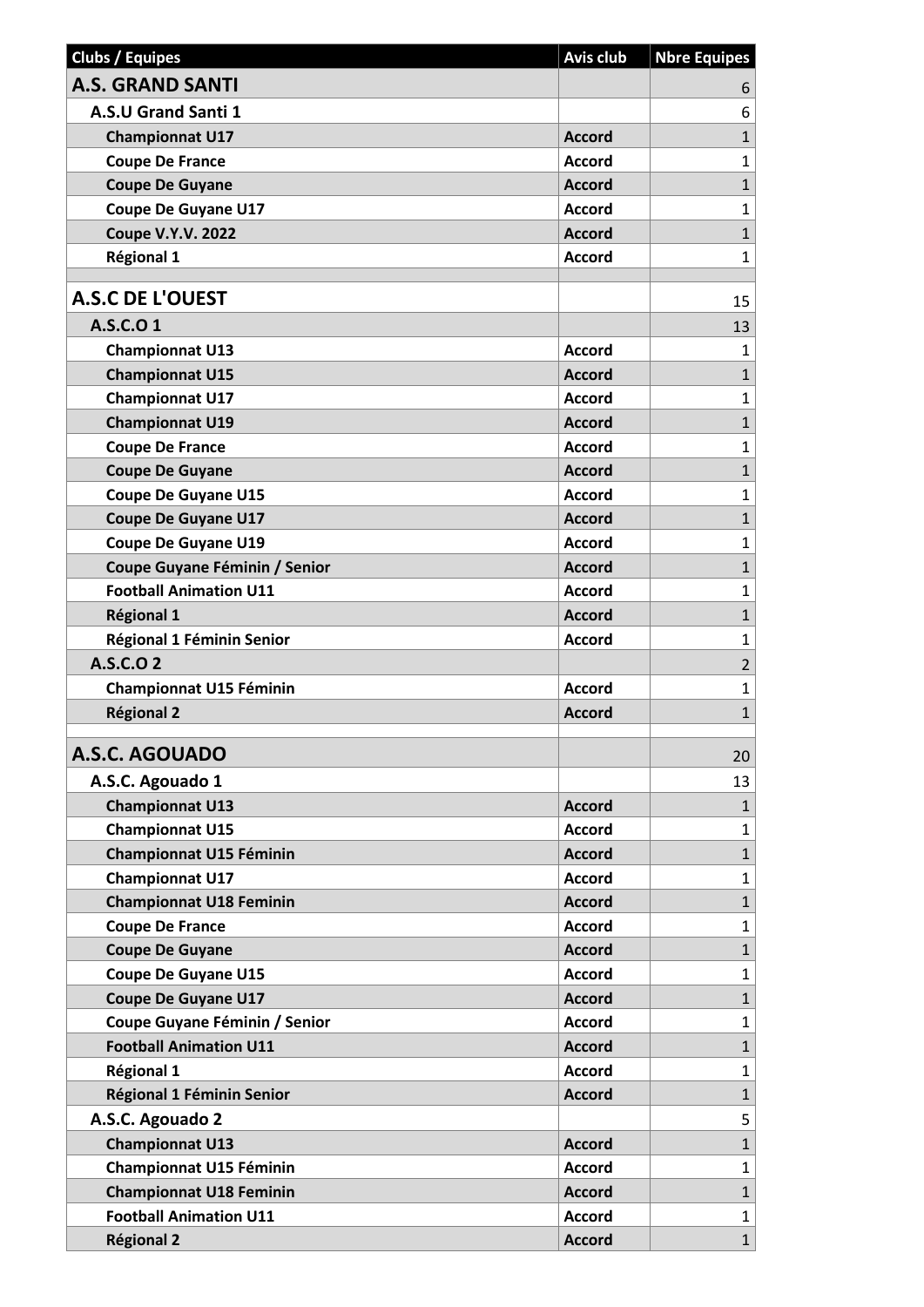| <b>Accord</b><br><b>Accord</b><br><b>Accord</b><br><b>Accord</b><br><b>Accord</b><br><b>Accord</b><br><b>Accord</b><br><b>Accord</b><br><b>Accord</b><br><b>Accord</b> | 2<br>$\mathbf{1}$<br>$\mathbf{1}$<br>3<br>3<br>$\mathbf 1$<br>$\mathbf{1}$<br>$\mathbf{1}$<br>5<br>5<br>1<br>$\mathbf 1$<br>$\mathbf 1$<br>$\mathbf{1}$<br>1<br>7 |
|------------------------------------------------------------------------------------------------------------------------------------------------------------------------|-------------------------------------------------------------------------------------------------------------------------------------------------------------------|
|                                                                                                                                                                        |                                                                                                                                                                   |
|                                                                                                                                                                        |                                                                                                                                                                   |
|                                                                                                                                                                        |                                                                                                                                                                   |
|                                                                                                                                                                        |                                                                                                                                                                   |
|                                                                                                                                                                        |                                                                                                                                                                   |
|                                                                                                                                                                        |                                                                                                                                                                   |
|                                                                                                                                                                        |                                                                                                                                                                   |
|                                                                                                                                                                        |                                                                                                                                                                   |
|                                                                                                                                                                        |                                                                                                                                                                   |
|                                                                                                                                                                        |                                                                                                                                                                   |
|                                                                                                                                                                        |                                                                                                                                                                   |
|                                                                                                                                                                        |                                                                                                                                                                   |
|                                                                                                                                                                        |                                                                                                                                                                   |
|                                                                                                                                                                        |                                                                                                                                                                   |
|                                                                                                                                                                        |                                                                                                                                                                   |
|                                                                                                                                                                        |                                                                                                                                                                   |
|                                                                                                                                                                        |                                                                                                                                                                   |
|                                                                                                                                                                        |                                                                                                                                                                   |
|                                                                                                                                                                        |                                                                                                                                                                   |
|                                                                                                                                                                        | 7                                                                                                                                                                 |
| <b>Accord</b>                                                                                                                                                          | 1                                                                                                                                                                 |
| <b>Accord</b>                                                                                                                                                          | $\mathbf{1}$                                                                                                                                                      |
| <b>Accord</b>                                                                                                                                                          | $\mathbf 1$                                                                                                                                                       |
| <b>Accord</b>                                                                                                                                                          | $\mathbf{1}$                                                                                                                                                      |
| <b>Accord</b>                                                                                                                                                          | 1                                                                                                                                                                 |
| <b>Accord</b>                                                                                                                                                          | $\mathbf{1}$                                                                                                                                                      |
| Accord                                                                                                                                                                 | $\mathbf{1}$                                                                                                                                                      |
|                                                                                                                                                                        |                                                                                                                                                                   |
|                                                                                                                                                                        | 15                                                                                                                                                                |
|                                                                                                                                                                        | 14                                                                                                                                                                |
| <b>Accord</b>                                                                                                                                                          | 1                                                                                                                                                                 |
| <b>Accord</b>                                                                                                                                                          | $\mathbf{1}$                                                                                                                                                      |
| <b>Accord</b>                                                                                                                                                          | $\mathbf{1}$                                                                                                                                                      |
| <b>Accord</b>                                                                                                                                                          | $\mathbf{1}$                                                                                                                                                      |
| <b>Accord</b>                                                                                                                                                          | $\mathbf 1$                                                                                                                                                       |
| <b>Accord</b>                                                                                                                                                          | $\mathbf{1}$                                                                                                                                                      |
| <b>Accord</b>                                                                                                                                                          | 1                                                                                                                                                                 |
| <b>Accord</b>                                                                                                                                                          | $\mathbf{1}$                                                                                                                                                      |
| <b>Accord</b>                                                                                                                                                          | 1                                                                                                                                                                 |
| <b>Accord</b>                                                                                                                                                          | $\mathbf{1}$                                                                                                                                                      |
| <b>Accord</b>                                                                                                                                                          | 1                                                                                                                                                                 |
| <b>Accord</b>                                                                                                                                                          | $\mathbf{1}$                                                                                                                                                      |
| <b>Accord</b>                                                                                                                                                          | 1                                                                                                                                                                 |
| <b>Accord</b>                                                                                                                                                          | $\mathbf{1}$                                                                                                                                                      |
|                                                                                                                                                                        | 1                                                                                                                                                                 |
| <b>Accord</b>                                                                                                                                                          | $\mathbf{1}$                                                                                                                                                      |
|                                                                                                                                                                        |                                                                                                                                                                   |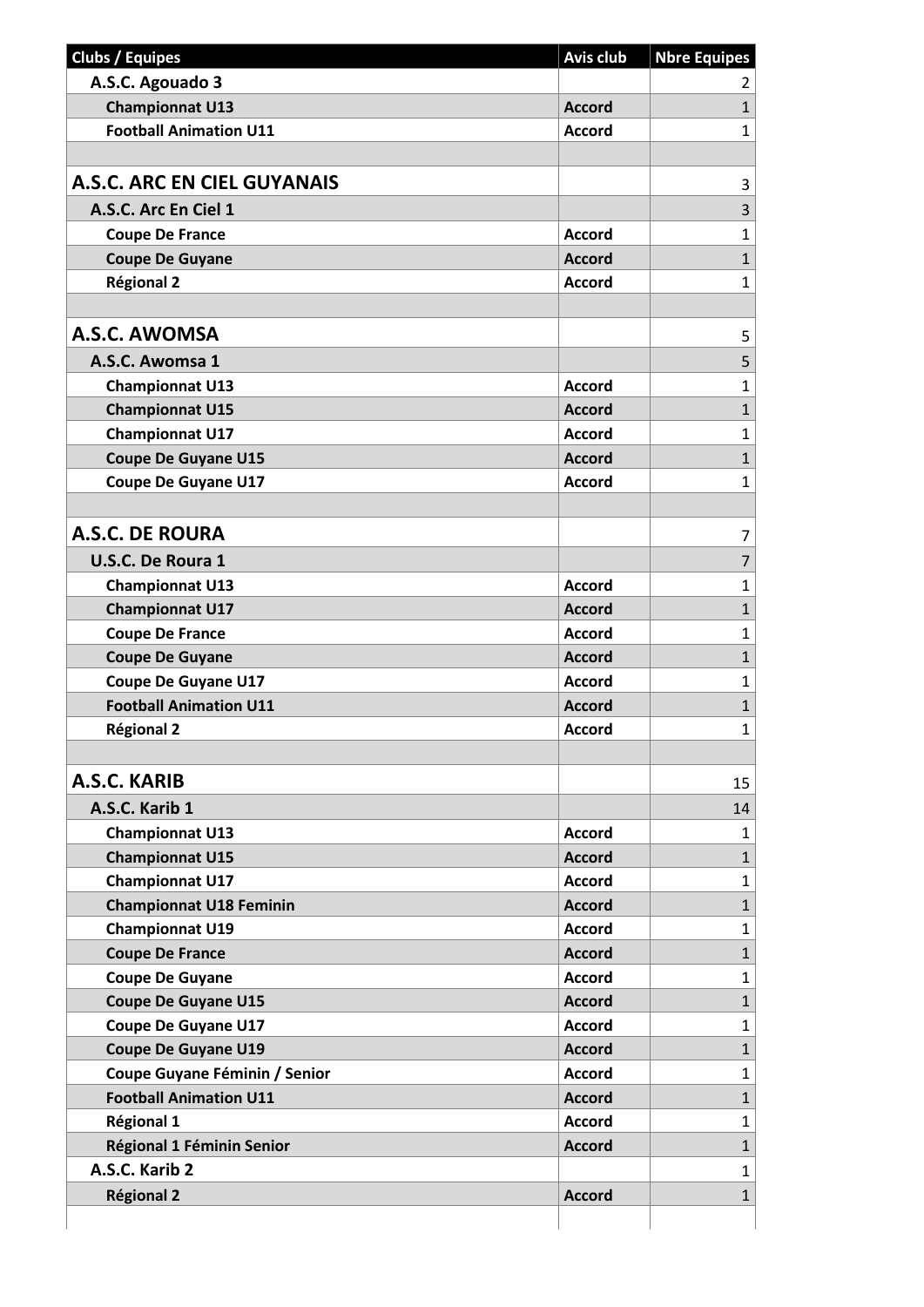| <b>Clubs / Equipes</b>          | <b>Avis club</b> | <b>Nbre Equipes</b> |
|---------------------------------|------------------|---------------------|
| <b>A.S.C. KAWINA PAPAICHTON</b> |                  | $\mathbf{3}$        |
| A.S.C. Kawina 1                 |                  | 3                   |
| <b>Coupe De France</b>          | <b>Accord</b>    | $\mathbf{1}$        |
| <b>Coupe De Guyane</b>          | <b>Accord</b>    | $\mathbf{1}$        |
| <b>Régional 2</b>               | <b>Accord</b>    | $\mathbf{1}$        |
|                                 |                  |                     |
| A.S.C. LE GELDAR DE KOUROU      |                  | 11                  |
| A.S.C. Geldar Kourou 1          |                  | 11                  |
| <b>Championnat U13</b>          | <b>Accord</b>    | $\mathbf{1}$        |
| <b>Championnat U15</b>          | <b>Accord</b>    | 1                   |
| <b>Championnat U17</b>          | <b>Accord</b>    | $\mathbf{1}$        |
| <b>Championnat U19</b>          | <b>Accord</b>    | $\mathbf{1}$        |
| <b>Coupe De France</b>          | <b>Accord</b>    | $\mathbf{1}$        |
| <b>Coupe De Guyane</b>          | <b>Accord</b>    | 1                   |
| <b>Coupe De Guyane U15</b>      | <b>Accord</b>    | $\mathbf{1}$        |
| <b>Coupe De Guyane U17</b>      | <b>Accord</b>    | $\mathbf{1}$        |
| <b>Coupe De Guyane U19</b>      | <b>Accord</b>    | $\mathbf{1}$        |
| <b>Football Animation U11</b>   | <b>Accord</b>    | $\mathbf{1}$        |
| <b>Régional 1</b>               | <b>Accord</b>    | $\mathbf{1}$        |
| <b>A.S.C. REMIRE</b>            |                  | 14                  |
| A.S.C. Remire 1                 |                  | 13                  |
| <b>Championnat U13</b>          | <b>Accord</b>    | $\mathbf{1}$        |
| <b>Championnat U15</b>          | <b>Accord</b>    | $\mathbf{1}$        |
| <b>Championnat U15 Féminin</b>  | <b>Accord</b>    | $\mathbf{1}$        |
| <b>Championnat U17</b>          | <b>Accord</b>    | $\mathbf{1}$        |
| <b>Championnat U18 Feminin</b>  | <b>Accord</b>    | $\mathbf{1}$        |
| <b>Championnat U19</b>          | <b>Accord</b>    | $\mathbf{1}$        |
| <b>Coupe De France</b>          | <b>Accord</b>    | 1                   |
| <b>Coupe De Guyane</b>          | <b>Accord</b>    | $\mathbf{1}$        |
| <b>Coupe De Guyane U15</b>      | <b>Accord</b>    | $\mathbf{1}$        |
| <b>Coupe De Guyane U17</b>      | <b>Accord</b>    | $\mathbf{1}$        |
| <b>Coupe De Guyane U19</b>      | <b>Accord</b>    | 1                   |
| <b>Football Animation U11</b>   | <b>Accord</b>    | $\mathbf{1}$        |
| <b>Regional 1</b>               | <b>Accord</b>    | 1                   |
| A.S.C. Remire 2                 |                  | $\mathbf{1}$        |
| <b>Championnat U13</b>          | <b>Accord</b>    | $\mathbf{1}$        |
| A.S.C. SOULA                    |                  | 8                   |
| A.S.C. Soula 1                  |                  | 6                   |
| <b>Championnat U13</b>          | <b>Accord</b>    | 1                   |
| <b>Championnat U15 Féminin</b>  | <b>Accord</b>    | $\mathbf{1}$        |
| <b>Championnat U18 Feminin</b>  | <b>Accord</b>    | 1                   |
| <b>Coupe De Guyane</b>          | <b>Accord</b>    | $\mathbf{1}$        |
| <b>Coupe De Guyane U17</b>      | <b>Accord</b>    | $\mathbf{1}$        |
| <b>Régional 2</b>               | <b>Accord</b>    | $\mathbf{1}$        |
| <b>Entente Remire-Soula 1</b>   |                  | $2^{\circ}$         |
| Coupe Guyane Féminin / Senior   | <b>Accord</b>    | $\mathbf{1}$        |
| Régional 1 Féminin Senior       | <b>Accord</b>    | $1\vert$            |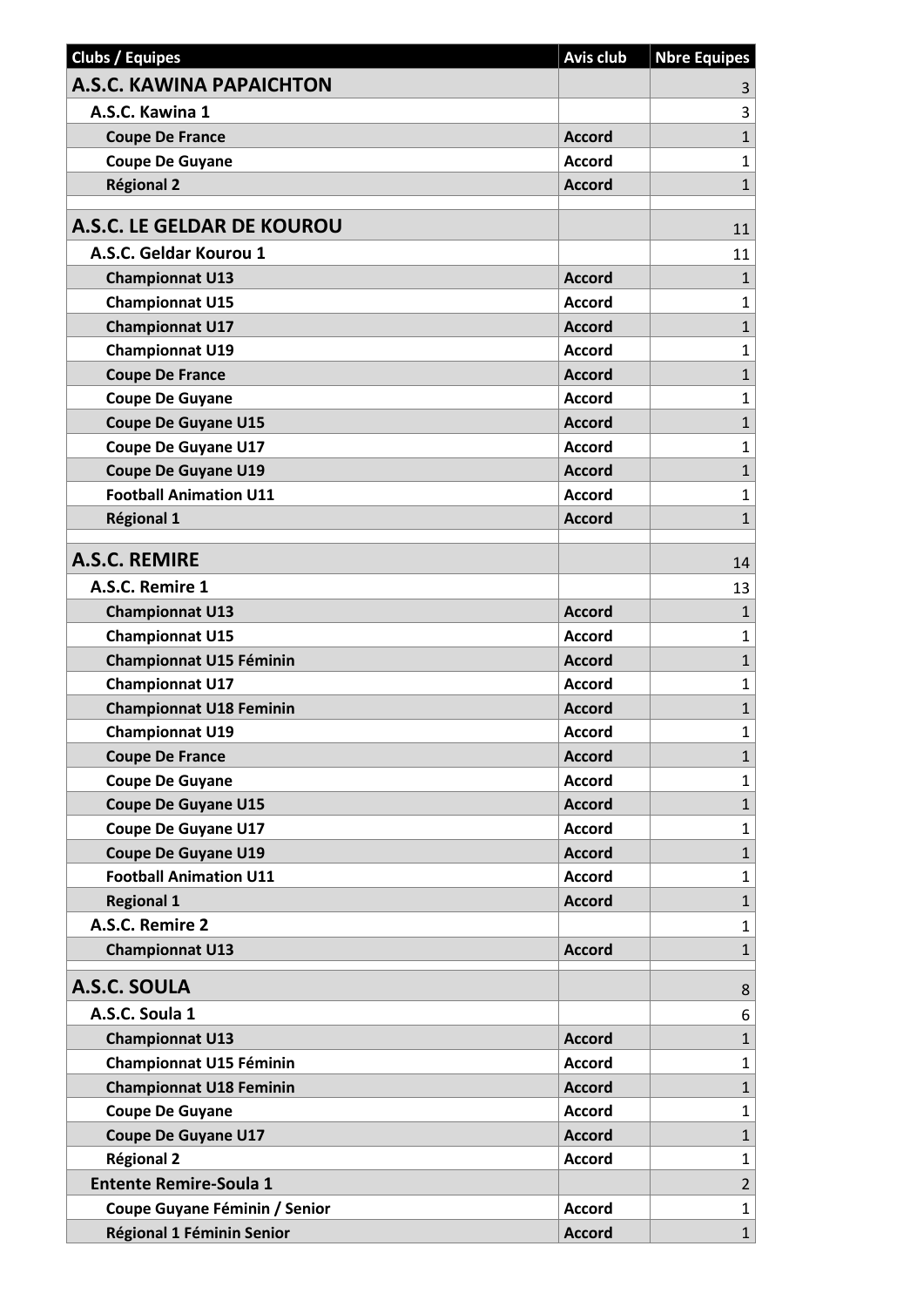| <b>Clubs / Equipes</b>            | <b>Avis club</b> | <b>Nbre Equipes</b> |
|-----------------------------------|------------------|---------------------|
|                                   |                  |                     |
| <b>A.S.C.S. COGNEAU LAMIRANDE</b> |                  | 9                   |
| A.S.C.S. Cogneau 1                |                  | 9                   |
| <b>Championnat U15</b>            | <b>Accord</b>    | $\mathbf{1}$        |
| <b>Championnat U17</b>            | <b>Accord</b>    | $\mathbf{1}$        |
| <b>Championnat U19</b>            | <b>Accord</b>    | $\mathbf{1}$        |
| <b>Coupe De France</b>            | <b>Accord</b>    | $\mathbf{1}$        |
| <b>Coupe De Guyane</b>            | <b>Accord</b>    | $\mathbf{1}$        |
| <b>Coupe De Guyane U15</b>        | <b>Accord</b>    | $\mathbf{1}$        |
| <b>Coupe De Guyane U17</b>        | <b>Accord</b>    | $\mathbf{1}$        |
| <b>Coupe De Guyane U19</b>        | <b>Accord</b>    | $\mathbf{1}$        |
| <b>Régional 2</b>                 | <b>Accord</b>    | $\mathbf{1}$        |
|                                   |                  |                     |
| <b>A.S.C.S. MARIPASOULA</b>       |                  | $\mathbf{1}$        |
| A.S.C.S. Maripasoula 1            |                  | $\mathbf{1}$        |
| <b>Aucun Engagement</b>           |                  | $\mathbf{1}$        |
|                                   |                  |                     |
| <b>A.S.L. LE SPORT GUYANAIS</b>   |                  | 11                  |
| <b>A.S.L Sport Guyanais 1</b>     |                  | 11                  |
| <b>Championnat U13</b>            | <b>Accord</b>    | $\mathbf{1}$        |
| <b>Championnat U15</b>            | <b>Accord</b>    | $\mathbf{1}$        |
| <b>Championnat U17</b>            | <b>Accord</b>    | $\mathbf{1}$        |
| <b>Championnat U19</b>            | <b>Accord</b>    | $\mathbf{1}$        |
| <b>Coupe De France</b>            | <b>Accord</b>    | $\mathbf{1}$        |
| <b>Coupe De Guyane</b>            | <b>Accord</b>    | $\mathbf{1}$        |
| <b>Coupe De Guyane U15</b>        | <b>Accord</b>    | $\mathbf{1}$        |
| <b>Coupe De Guyane U17</b>        | <b>Accord</b>    | $\mathbf{1}$        |
| <b>Coupe De Guyane U19</b>        | <b>Accord</b>    | 1                   |
| <b>Football Animation U11</b>     | <b>Accord</b>    | $\mathbf{1}$        |
| <b>Régional 2</b>                 | <b>Accord</b>    | $\mathbf{1}$        |
|                                   |                  |                     |
| <b>ACADEMY FOOTBALL CLUB</b>      |                  | 10                  |
| Academy F.C. 1                    |                  | 10                  |
| <b>Championnat U13</b>            | <b>Accord</b>    | $\mathbf{1}$        |
| <b>Championnat U15</b>            | <b>Accord</b>    | $\mathbf{1}$        |
| <b>Championnat U17</b>            | <b>Accord</b>    | $\mathbf{1}$        |
| <b>Championnat U19</b>            | <b>Accord</b>    | $\mathbf{1}$        |
| <b>Coupe De Guyane</b>            | <b>Accord</b>    | $\mathbf{1}$        |
| <b>Coupe De Guyane U15</b>        | <b>Accord</b>    | $\mathbf{1}$        |
| <b>Coupe De Guyane U17</b>        | <b>Accord</b>    | $\mathbf{1}$        |
| <b>Coupe De Guyane U19</b>        | <b>Accord</b>    | $\mathbf{1}$        |
| <b>Football Animation U11</b>     | <b>Accord</b>    | $\mathbf{1}$        |
| <b>Régional 2</b>                 | <b>Accord</b>    | $\mathbf{1}$        |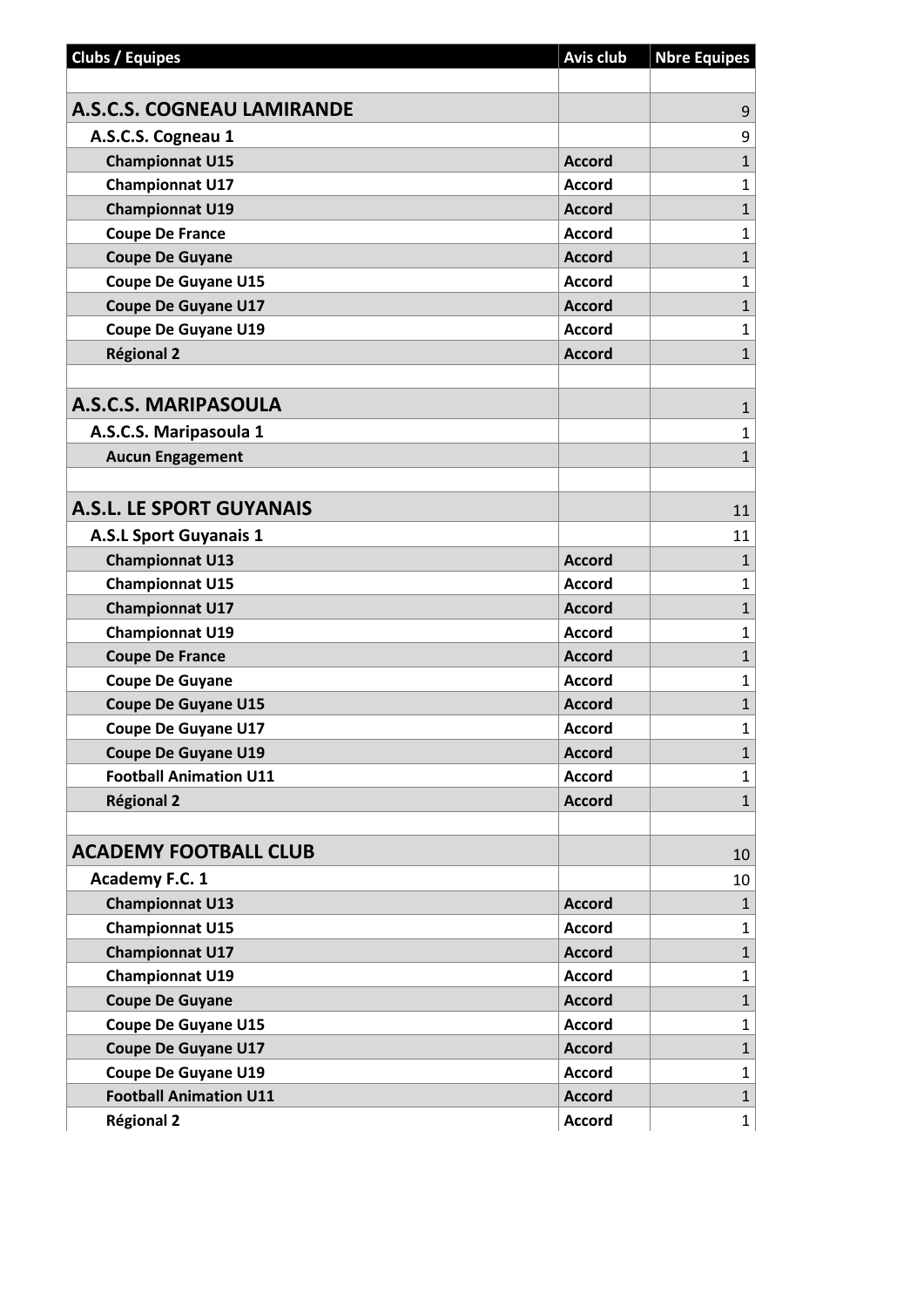| A.S.C. Armire 1<br>6<br>$\mathbf{1}$<br><b>Championnat U13</b><br><b>Accord</b><br>$\mathbf{1}$<br><b>Championnat U15</b><br><b>Accord</b><br>$\mathbf{1}$<br><b>Championnat U17</b><br><b>Accord</b><br>$\mathbf{1}$<br><b>Coupe De France</b><br><b>Accord</b><br><b>Coupe De Guyane U15</b><br><b>Accord</b><br>$\mathbf{1}$<br>$\mathbf{1}$<br><b>Coupe De Guyane U17</b><br><b>Accord</b><br><b>ASSOCIATION SPORTIVE LOCA CENTRAL MOTORS</b><br>$\mathbf{1}$<br>A.S. Loca Motors 1<br>1<br>$\mathbf{1}$<br><b>Accord</b><br><b>Football Entreprise</b><br><b>ASSOCIATION TEAM FOOTBALL CLUB GUYANE</b><br>3<br><b>Team F.C Guyane 1</b><br>$\overline{2}$<br>$\mathbf{1}$<br><b>Championnat U17</b><br><b>Accord</b><br>$\mathbf{1}$<br><b>Coupe De Guyane U17</b><br><b>Accord</b><br><b>Team F.C Guyane 2</b><br>$\mathbf{1}$<br><b>Championnat U17</b><br>$\mathbf{1}$<br><b>Accord</b><br><b>C.O.M.A FOOT</b><br>15<br><b>C.O.S.M.A. Foot 1</b><br>13<br>$\mathbf{1}$<br><b>Championnat U13</b><br><b>Accord</b><br><b>Championnat U15</b><br>$\mathbf{1}$<br><b>Accord</b><br><b>Championnat U15 Féminin</b><br>$\mathbf{1}$<br><b>Accord</b><br><b>Championnat U17</b><br>$\mathbf{1}$<br><b>Accord</b><br><b>Championnat U18 Feminin</b><br>$\mathbf{1}$<br><b>Accord</b><br>$\mathbf{1}$<br><b>Coupe De France</b><br><b>Accord</b><br>$\mathbf{1}$<br><b>Coupe De Guyane</b><br><b>Accord</b><br>$\mathbf{1}$<br><b>Coupe De Guyane U15</b><br><b>Accord</b><br><b>Coupe De Guyane U17</b><br><b>Accord</b><br>$\mathbf{1}$<br>Coupe Guyane Féminin / Senior<br>$\mathbf{1}$<br><b>Accord</b><br><b>Football Animation U11</b><br>$\mathbf{1}$<br><b>Accord</b><br>$\mathbf{1}$<br><b>Régional 2</b><br><b>Accord</b><br>$\mathbf{1}$<br>Régional 1 Féminin Senior<br><b>Accord</b><br>C.O.S.M.A. Foot 2<br>$\overline{2}$<br><b>Championnat U15 Féminin</b><br>$\mathbf{1}$<br><b>Accord</b><br><b>Championnat U18 Féminin</b><br>$\mathbf{1}$<br><b>Accord</b><br><b>C.S.C. DE CAYENNE</b><br>13<br>C.S.C. De Cayenne 1<br>11<br><b>Championnat U13</b><br>$\mathbf{1}$<br><b>Accord</b><br><b>Championnat U15</b><br>$\mathbf{1}$<br><b>Accord</b><br>$\mathbf{1}$<br><b>Championnat U17</b><br><b>Accord</b><br><b>Championnat U19</b><br><b>Accord</b><br>$\mathbf{1}$<br>$\mathbf{1}$<br><b>Coupe De France</b><br><b>Accord</b><br><b>Coupe De Guyane</b><br><b>Accord</b><br>$\mathbf{1}$<br>$\mathbf{1}$<br><b>Coupe De Guyane U15</b><br><b>Accord</b> | <b>ASSOCIATION SPORTIVE ET CULTURELLE ARMIRE</b> | 6 |
|--------------------------------------------------------------------------------------------------------------------------------------------------------------------------------------------------------------------------------------------------------------------------------------------------------------------------------------------------------------------------------------------------------------------------------------------------------------------------------------------------------------------------------------------------------------------------------------------------------------------------------------------------------------------------------------------------------------------------------------------------------------------------------------------------------------------------------------------------------------------------------------------------------------------------------------------------------------------------------------------------------------------------------------------------------------------------------------------------------------------------------------------------------------------------------------------------------------------------------------------------------------------------------------------------------------------------------------------------------------------------------------------------------------------------------------------------------------------------------------------------------------------------------------------------------------------------------------------------------------------------------------------------------------------------------------------------------------------------------------------------------------------------------------------------------------------------------------------------------------------------------------------------------------------------------------------------------------------------------------------------------------------------------------------------------------------------------------------------------------------------------------------------------------------------------------------------------------------------------------------------------------------------------------------------------------------------------------------------------------------------------------------------------------------------------------------------------------------------------|--------------------------------------------------|---|
|                                                                                                                                                                                                                                                                                                                                                                                                                                                                                                                                                                                                                                                                                                                                                                                                                                                                                                                                                                                                                                                                                                                                                                                                                                                                                                                                                                                                                                                                                                                                                                                                                                                                                                                                                                                                                                                                                                                                                                                                                                                                                                                                                                                                                                                                                                                                                                                                                                                                                |                                                  |   |
|                                                                                                                                                                                                                                                                                                                                                                                                                                                                                                                                                                                                                                                                                                                                                                                                                                                                                                                                                                                                                                                                                                                                                                                                                                                                                                                                                                                                                                                                                                                                                                                                                                                                                                                                                                                                                                                                                                                                                                                                                                                                                                                                                                                                                                                                                                                                                                                                                                                                                |                                                  |   |
|                                                                                                                                                                                                                                                                                                                                                                                                                                                                                                                                                                                                                                                                                                                                                                                                                                                                                                                                                                                                                                                                                                                                                                                                                                                                                                                                                                                                                                                                                                                                                                                                                                                                                                                                                                                                                                                                                                                                                                                                                                                                                                                                                                                                                                                                                                                                                                                                                                                                                |                                                  |   |
|                                                                                                                                                                                                                                                                                                                                                                                                                                                                                                                                                                                                                                                                                                                                                                                                                                                                                                                                                                                                                                                                                                                                                                                                                                                                                                                                                                                                                                                                                                                                                                                                                                                                                                                                                                                                                                                                                                                                                                                                                                                                                                                                                                                                                                                                                                                                                                                                                                                                                |                                                  |   |
|                                                                                                                                                                                                                                                                                                                                                                                                                                                                                                                                                                                                                                                                                                                                                                                                                                                                                                                                                                                                                                                                                                                                                                                                                                                                                                                                                                                                                                                                                                                                                                                                                                                                                                                                                                                                                                                                                                                                                                                                                                                                                                                                                                                                                                                                                                                                                                                                                                                                                |                                                  |   |
|                                                                                                                                                                                                                                                                                                                                                                                                                                                                                                                                                                                                                                                                                                                                                                                                                                                                                                                                                                                                                                                                                                                                                                                                                                                                                                                                                                                                                                                                                                                                                                                                                                                                                                                                                                                                                                                                                                                                                                                                                                                                                                                                                                                                                                                                                                                                                                                                                                                                                |                                                  |   |
|                                                                                                                                                                                                                                                                                                                                                                                                                                                                                                                                                                                                                                                                                                                                                                                                                                                                                                                                                                                                                                                                                                                                                                                                                                                                                                                                                                                                                                                                                                                                                                                                                                                                                                                                                                                                                                                                                                                                                                                                                                                                                                                                                                                                                                                                                                                                                                                                                                                                                |                                                  |   |
|                                                                                                                                                                                                                                                                                                                                                                                                                                                                                                                                                                                                                                                                                                                                                                                                                                                                                                                                                                                                                                                                                                                                                                                                                                                                                                                                                                                                                                                                                                                                                                                                                                                                                                                                                                                                                                                                                                                                                                                                                                                                                                                                                                                                                                                                                                                                                                                                                                                                                |                                                  |   |
|                                                                                                                                                                                                                                                                                                                                                                                                                                                                                                                                                                                                                                                                                                                                                                                                                                                                                                                                                                                                                                                                                                                                                                                                                                                                                                                                                                                                                                                                                                                                                                                                                                                                                                                                                                                                                                                                                                                                                                                                                                                                                                                                                                                                                                                                                                                                                                                                                                                                                |                                                  |   |
|                                                                                                                                                                                                                                                                                                                                                                                                                                                                                                                                                                                                                                                                                                                                                                                                                                                                                                                                                                                                                                                                                                                                                                                                                                                                                                                                                                                                                                                                                                                                                                                                                                                                                                                                                                                                                                                                                                                                                                                                                                                                                                                                                                                                                                                                                                                                                                                                                                                                                |                                                  |   |
|                                                                                                                                                                                                                                                                                                                                                                                                                                                                                                                                                                                                                                                                                                                                                                                                                                                                                                                                                                                                                                                                                                                                                                                                                                                                                                                                                                                                                                                                                                                                                                                                                                                                                                                                                                                                                                                                                                                                                                                                                                                                                                                                                                                                                                                                                                                                                                                                                                                                                |                                                  |   |
|                                                                                                                                                                                                                                                                                                                                                                                                                                                                                                                                                                                                                                                                                                                                                                                                                                                                                                                                                                                                                                                                                                                                                                                                                                                                                                                                                                                                                                                                                                                                                                                                                                                                                                                                                                                                                                                                                                                                                                                                                                                                                                                                                                                                                                                                                                                                                                                                                                                                                |                                                  |   |
|                                                                                                                                                                                                                                                                                                                                                                                                                                                                                                                                                                                                                                                                                                                                                                                                                                                                                                                                                                                                                                                                                                                                                                                                                                                                                                                                                                                                                                                                                                                                                                                                                                                                                                                                                                                                                                                                                                                                                                                                                                                                                                                                                                                                                                                                                                                                                                                                                                                                                |                                                  |   |
|                                                                                                                                                                                                                                                                                                                                                                                                                                                                                                                                                                                                                                                                                                                                                                                                                                                                                                                                                                                                                                                                                                                                                                                                                                                                                                                                                                                                                                                                                                                                                                                                                                                                                                                                                                                                                                                                                                                                                                                                                                                                                                                                                                                                                                                                                                                                                                                                                                                                                |                                                  |   |
|                                                                                                                                                                                                                                                                                                                                                                                                                                                                                                                                                                                                                                                                                                                                                                                                                                                                                                                                                                                                                                                                                                                                                                                                                                                                                                                                                                                                                                                                                                                                                                                                                                                                                                                                                                                                                                                                                                                                                                                                                                                                                                                                                                                                                                                                                                                                                                                                                                                                                |                                                  |   |
|                                                                                                                                                                                                                                                                                                                                                                                                                                                                                                                                                                                                                                                                                                                                                                                                                                                                                                                                                                                                                                                                                                                                                                                                                                                                                                                                                                                                                                                                                                                                                                                                                                                                                                                                                                                                                                                                                                                                                                                                                                                                                                                                                                                                                                                                                                                                                                                                                                                                                |                                                  |   |
|                                                                                                                                                                                                                                                                                                                                                                                                                                                                                                                                                                                                                                                                                                                                                                                                                                                                                                                                                                                                                                                                                                                                                                                                                                                                                                                                                                                                                                                                                                                                                                                                                                                                                                                                                                                                                                                                                                                                                                                                                                                                                                                                                                                                                                                                                                                                                                                                                                                                                |                                                  |   |
|                                                                                                                                                                                                                                                                                                                                                                                                                                                                                                                                                                                                                                                                                                                                                                                                                                                                                                                                                                                                                                                                                                                                                                                                                                                                                                                                                                                                                                                                                                                                                                                                                                                                                                                                                                                                                                                                                                                                                                                                                                                                                                                                                                                                                                                                                                                                                                                                                                                                                |                                                  |   |
|                                                                                                                                                                                                                                                                                                                                                                                                                                                                                                                                                                                                                                                                                                                                                                                                                                                                                                                                                                                                                                                                                                                                                                                                                                                                                                                                                                                                                                                                                                                                                                                                                                                                                                                                                                                                                                                                                                                                                                                                                                                                                                                                                                                                                                                                                                                                                                                                                                                                                |                                                  |   |
|                                                                                                                                                                                                                                                                                                                                                                                                                                                                                                                                                                                                                                                                                                                                                                                                                                                                                                                                                                                                                                                                                                                                                                                                                                                                                                                                                                                                                                                                                                                                                                                                                                                                                                                                                                                                                                                                                                                                                                                                                                                                                                                                                                                                                                                                                                                                                                                                                                                                                |                                                  |   |
|                                                                                                                                                                                                                                                                                                                                                                                                                                                                                                                                                                                                                                                                                                                                                                                                                                                                                                                                                                                                                                                                                                                                                                                                                                                                                                                                                                                                                                                                                                                                                                                                                                                                                                                                                                                                                                                                                                                                                                                                                                                                                                                                                                                                                                                                                                                                                                                                                                                                                |                                                  |   |
|                                                                                                                                                                                                                                                                                                                                                                                                                                                                                                                                                                                                                                                                                                                                                                                                                                                                                                                                                                                                                                                                                                                                                                                                                                                                                                                                                                                                                                                                                                                                                                                                                                                                                                                                                                                                                                                                                                                                                                                                                                                                                                                                                                                                                                                                                                                                                                                                                                                                                |                                                  |   |
|                                                                                                                                                                                                                                                                                                                                                                                                                                                                                                                                                                                                                                                                                                                                                                                                                                                                                                                                                                                                                                                                                                                                                                                                                                                                                                                                                                                                                                                                                                                                                                                                                                                                                                                                                                                                                                                                                                                                                                                                                                                                                                                                                                                                                                                                                                                                                                                                                                                                                |                                                  |   |
|                                                                                                                                                                                                                                                                                                                                                                                                                                                                                                                                                                                                                                                                                                                                                                                                                                                                                                                                                                                                                                                                                                                                                                                                                                                                                                                                                                                                                                                                                                                                                                                                                                                                                                                                                                                                                                                                                                                                                                                                                                                                                                                                                                                                                                                                                                                                                                                                                                                                                |                                                  |   |
|                                                                                                                                                                                                                                                                                                                                                                                                                                                                                                                                                                                                                                                                                                                                                                                                                                                                                                                                                                                                                                                                                                                                                                                                                                                                                                                                                                                                                                                                                                                                                                                                                                                                                                                                                                                                                                                                                                                                                                                                                                                                                                                                                                                                                                                                                                                                                                                                                                                                                |                                                  |   |
|                                                                                                                                                                                                                                                                                                                                                                                                                                                                                                                                                                                                                                                                                                                                                                                                                                                                                                                                                                                                                                                                                                                                                                                                                                                                                                                                                                                                                                                                                                                                                                                                                                                                                                                                                                                                                                                                                                                                                                                                                                                                                                                                                                                                                                                                                                                                                                                                                                                                                |                                                  |   |
|                                                                                                                                                                                                                                                                                                                                                                                                                                                                                                                                                                                                                                                                                                                                                                                                                                                                                                                                                                                                                                                                                                                                                                                                                                                                                                                                                                                                                                                                                                                                                                                                                                                                                                                                                                                                                                                                                                                                                                                                                                                                                                                                                                                                                                                                                                                                                                                                                                                                                |                                                  |   |
|                                                                                                                                                                                                                                                                                                                                                                                                                                                                                                                                                                                                                                                                                                                                                                                                                                                                                                                                                                                                                                                                                                                                                                                                                                                                                                                                                                                                                                                                                                                                                                                                                                                                                                                                                                                                                                                                                                                                                                                                                                                                                                                                                                                                                                                                                                                                                                                                                                                                                |                                                  |   |
|                                                                                                                                                                                                                                                                                                                                                                                                                                                                                                                                                                                                                                                                                                                                                                                                                                                                                                                                                                                                                                                                                                                                                                                                                                                                                                                                                                                                                                                                                                                                                                                                                                                                                                                                                                                                                                                                                                                                                                                                                                                                                                                                                                                                                                                                                                                                                                                                                                                                                |                                                  |   |
|                                                                                                                                                                                                                                                                                                                                                                                                                                                                                                                                                                                                                                                                                                                                                                                                                                                                                                                                                                                                                                                                                                                                                                                                                                                                                                                                                                                                                                                                                                                                                                                                                                                                                                                                                                                                                                                                                                                                                                                                                                                                                                                                                                                                                                                                                                                                                                                                                                                                                |                                                  |   |
|                                                                                                                                                                                                                                                                                                                                                                                                                                                                                                                                                                                                                                                                                                                                                                                                                                                                                                                                                                                                                                                                                                                                                                                                                                                                                                                                                                                                                                                                                                                                                                                                                                                                                                                                                                                                                                                                                                                                                                                                                                                                                                                                                                                                                                                                                                                                                                                                                                                                                |                                                  |   |
|                                                                                                                                                                                                                                                                                                                                                                                                                                                                                                                                                                                                                                                                                                                                                                                                                                                                                                                                                                                                                                                                                                                                                                                                                                                                                                                                                                                                                                                                                                                                                                                                                                                                                                                                                                                                                                                                                                                                                                                                                                                                                                                                                                                                                                                                                                                                                                                                                                                                                |                                                  |   |
|                                                                                                                                                                                                                                                                                                                                                                                                                                                                                                                                                                                                                                                                                                                                                                                                                                                                                                                                                                                                                                                                                                                                                                                                                                                                                                                                                                                                                                                                                                                                                                                                                                                                                                                                                                                                                                                                                                                                                                                                                                                                                                                                                                                                                                                                                                                                                                                                                                                                                |                                                  |   |
|                                                                                                                                                                                                                                                                                                                                                                                                                                                                                                                                                                                                                                                                                                                                                                                                                                                                                                                                                                                                                                                                                                                                                                                                                                                                                                                                                                                                                                                                                                                                                                                                                                                                                                                                                                                                                                                                                                                                                                                                                                                                                                                                                                                                                                                                                                                                                                                                                                                                                |                                                  |   |
|                                                                                                                                                                                                                                                                                                                                                                                                                                                                                                                                                                                                                                                                                                                                                                                                                                                                                                                                                                                                                                                                                                                                                                                                                                                                                                                                                                                                                                                                                                                                                                                                                                                                                                                                                                                                                                                                                                                                                                                                                                                                                                                                                                                                                                                                                                                                                                                                                                                                                |                                                  |   |
|                                                                                                                                                                                                                                                                                                                                                                                                                                                                                                                                                                                                                                                                                                                                                                                                                                                                                                                                                                                                                                                                                                                                                                                                                                                                                                                                                                                                                                                                                                                                                                                                                                                                                                                                                                                                                                                                                                                                                                                                                                                                                                                                                                                                                                                                                                                                                                                                                                                                                |                                                  |   |
|                                                                                                                                                                                                                                                                                                                                                                                                                                                                                                                                                                                                                                                                                                                                                                                                                                                                                                                                                                                                                                                                                                                                                                                                                                                                                                                                                                                                                                                                                                                                                                                                                                                                                                                                                                                                                                                                                                                                                                                                                                                                                                                                                                                                                                                                                                                                                                                                                                                                                |                                                  |   |
|                                                                                                                                                                                                                                                                                                                                                                                                                                                                                                                                                                                                                                                                                                                                                                                                                                                                                                                                                                                                                                                                                                                                                                                                                                                                                                                                                                                                                                                                                                                                                                                                                                                                                                                                                                                                                                                                                                                                                                                                                                                                                                                                                                                                                                                                                                                                                                                                                                                                                |                                                  |   |
|                                                                                                                                                                                                                                                                                                                                                                                                                                                                                                                                                                                                                                                                                                                                                                                                                                                                                                                                                                                                                                                                                                                                                                                                                                                                                                                                                                                                                                                                                                                                                                                                                                                                                                                                                                                                                                                                                                                                                                                                                                                                                                                                                                                                                                                                                                                                                                                                                                                                                |                                                  |   |
|                                                                                                                                                                                                                                                                                                                                                                                                                                                                                                                                                                                                                                                                                                                                                                                                                                                                                                                                                                                                                                                                                                                                                                                                                                                                                                                                                                                                                                                                                                                                                                                                                                                                                                                                                                                                                                                                                                                                                                                                                                                                                                                                                                                                                                                                                                                                                                                                                                                                                |                                                  |   |
|                                                                                                                                                                                                                                                                                                                                                                                                                                                                                                                                                                                                                                                                                                                                                                                                                                                                                                                                                                                                                                                                                                                                                                                                                                                                                                                                                                                                                                                                                                                                                                                                                                                                                                                                                                                                                                                                                                                                                                                                                                                                                                                                                                                                                                                                                                                                                                                                                                                                                |                                                  |   |
|                                                                                                                                                                                                                                                                                                                                                                                                                                                                                                                                                                                                                                                                                                                                                                                                                                                                                                                                                                                                                                                                                                                                                                                                                                                                                                                                                                                                                                                                                                                                                                                                                                                                                                                                                                                                                                                                                                                                                                                                                                                                                                                                                                                                                                                                                                                                                                                                                                                                                |                                                  |   |
|                                                                                                                                                                                                                                                                                                                                                                                                                                                                                                                                                                                                                                                                                                                                                                                                                                                                                                                                                                                                                                                                                                                                                                                                                                                                                                                                                                                                                                                                                                                                                                                                                                                                                                                                                                                                                                                                                                                                                                                                                                                                                                                                                                                                                                                                                                                                                                                                                                                                                |                                                  |   |
|                                                                                                                                                                                                                                                                                                                                                                                                                                                                                                                                                                                                                                                                                                                                                                                                                                                                                                                                                                                                                                                                                                                                                                                                                                                                                                                                                                                                                                                                                                                                                                                                                                                                                                                                                                                                                                                                                                                                                                                                                                                                                                                                                                                                                                                                                                                                                                                                                                                                                |                                                  |   |
|                                                                                                                                                                                                                                                                                                                                                                                                                                                                                                                                                                                                                                                                                                                                                                                                                                                                                                                                                                                                                                                                                                                                                                                                                                                                                                                                                                                                                                                                                                                                                                                                                                                                                                                                                                                                                                                                                                                                                                                                                                                                                                                                                                                                                                                                                                                                                                                                                                                                                |                                                  |   |
|                                                                                                                                                                                                                                                                                                                                                                                                                                                                                                                                                                                                                                                                                                                                                                                                                                                                                                                                                                                                                                                                                                                                                                                                                                                                                                                                                                                                                                                                                                                                                                                                                                                                                                                                                                                                                                                                                                                                                                                                                                                                                                                                                                                                                                                                                                                                                                                                                                                                                |                                                  |   |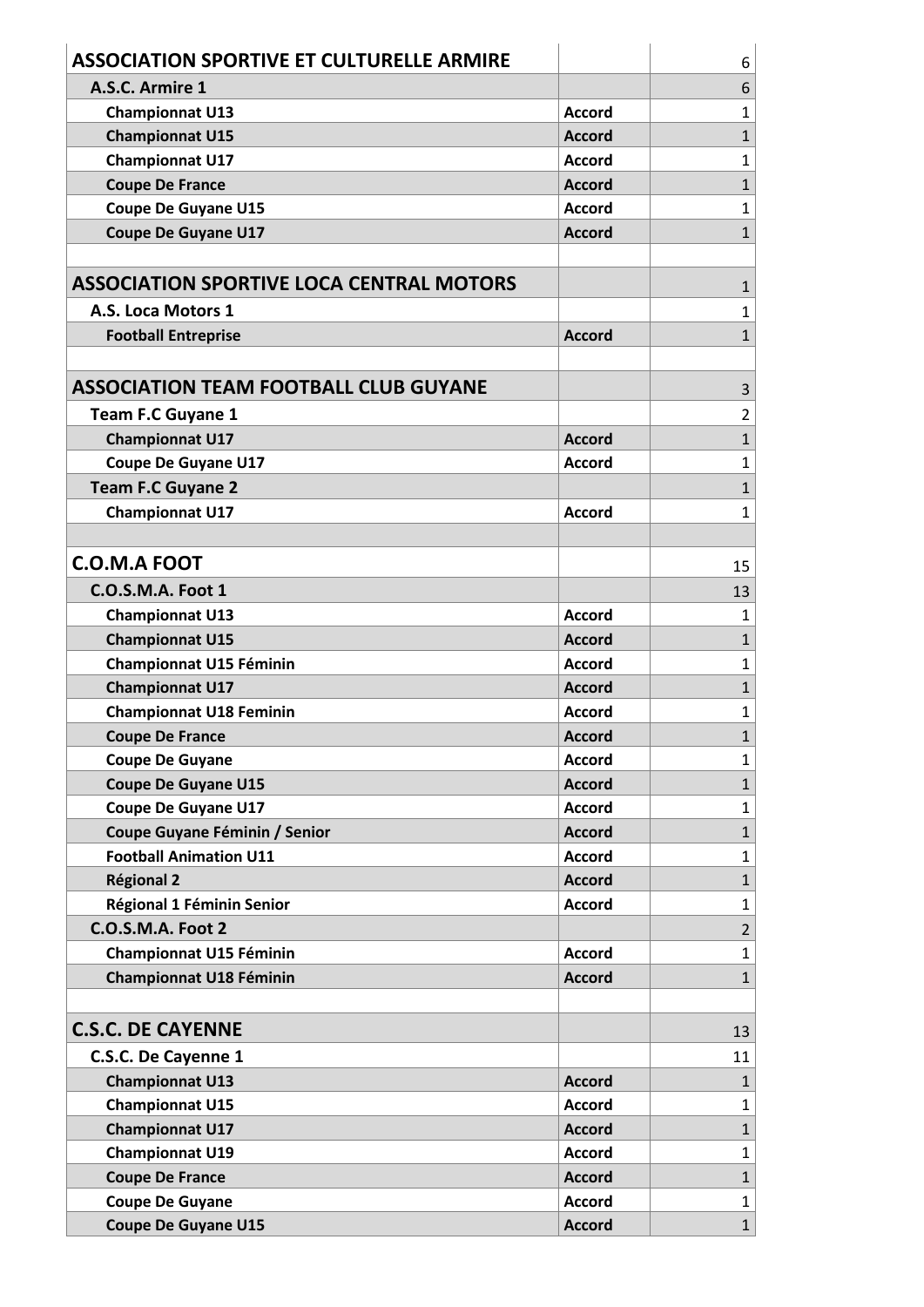| <b>Coupe De Guyane U17</b>        | <b>Accord</b> | $\mathbf{1}$   |
|-----------------------------------|---------------|----------------|
| <b>Coupe De Guyane U19</b>        | <b>Accord</b> | $\mathbf{1}$   |
| <b>Football Animation U11</b>     | <b>Accord</b> | $\mathbf{1}$   |
| <b>Régional 1</b>                 | <b>Accord</b> | $\mathbf{1}$   |
| C.S.C. De Cayenne 2               |               | $\overline{2}$ |
| <b>Championnat U13</b>            | <b>Accord</b> | $\mathbf{1}$   |
| <b>Football Animation U11</b>     | <b>Accord</b> | $\mathbf{1}$   |
|                                   |               |                |
| <b>DYNAMO DE SOULA</b>            |               | 12             |
| <b>Dynamo De Soula 1</b>          |               | 12             |
| <b>Championnat U13</b>            | <b>Accord</b> | $\mathbf{1}$   |
| <b>Championnat U15</b>            | <b>Accord</b> | $\mathbf{1}$   |
| <b>Championnat U17</b>            | <b>Accord</b> | $\mathbf{1}$   |
| <b>Championnat U19</b>            | <b>Accord</b> | $\mathbf{1}$   |
| <b>Coupe De France</b>            | <b>Accord</b> | $\mathbf{1}$   |
| <b>Coupe De Guyane</b>            | <b>Accord</b> | $\mathbf{1}$   |
| <b>Coupe De Guyane U15</b>        | <b>Accord</b> | $\mathbf{1}$   |
| <b>Coupe De Guyane U17</b>        | <b>Accord</b> | $\mathbf{1}$   |
| <b>Coupe De Guyane U19</b>        | <b>Accord</b> | $\mathbf{1}$   |
| <b>Football Animation U11</b>     | <b>Accord</b> | $\mathbf{1}$   |
| <b>Régional 1</b>                 | <b>Accord</b> | $\mathbf{1}$   |
| <b>Régional 2</b>                 | <b>Accord</b> | $\mathbf{1}$   |
|                                   |               |                |
| <b>ECOLE DES JEUNES DE BALATE</b> |               | 4              |
| E.J. Balate 1                     |               | 4              |
| <b>Championnat U13</b>            | <b>Accord</b> | $\mathbf{1}$   |
| <b>Coupe De France</b>            | <b>Accord</b> | $\mathbf{1}$   |
| <b>Coupe De Guyane</b>            | <b>Accord</b> | $\mathbf{1}$   |
| <b>Régional 2</b>                 | <b>Accord</b> | $\mathbf{1}$   |
|                                   |               |                |
| <b>ETOILE FILANTE IRACOUBO</b>    |               | 8              |
| E.F Iracoubo 1                    |               | 8              |
| <b>Championnat U13</b>            | <b>Accord</b> | $\mathbf{1}$   |
| <b>Championnat U15 Féminin</b>    | <b>Accord</b> | $\mathbf{1}$   |
| <b>Championnat U17</b>            | <b>Accord</b> | $\mathbf{1}$   |
| <b>Coupe De France</b>            | <b>Accord</b> | $\mathbf{1}$   |
| <b>Coupe De Guyane</b>            | <b>Accord</b> | $\mathbf{1}$   |
| <b>Coupe De Guyane U17</b>        | <b>Accord</b> | $\mathbf{1}$   |
| <b>Football Animation U11</b>     | <b>Accord</b> | $\mathbf{1}$   |
| <b>Régional 1</b>                 | <b>Accord</b> | $\mathbf{1}$   |
|                                   |               |                |
| <b>F.C. CHARVEIN MANA</b>         |               | 11             |
| F.C. Charvein 1                   |               | 11             |
| <b>Championnat U13</b>            | <b>Accord</b> | $\mathbf{1}$   |
| <b>Championnat U15</b>            | <b>Accord</b> | 1              |
| <b>Championnat U17</b>            | <b>Accord</b> | $\mathbf{1}$   |
| <b>Championnat U19</b>            | <b>Accord</b> | $\mathbf{1}$   |
| <b>Coupe De France</b>            | <b>Accord</b> | $\mathbf{1}$   |
| <b>Coupe De Guyane</b>            | <b>Accord</b> | $\mathbf{1}$   |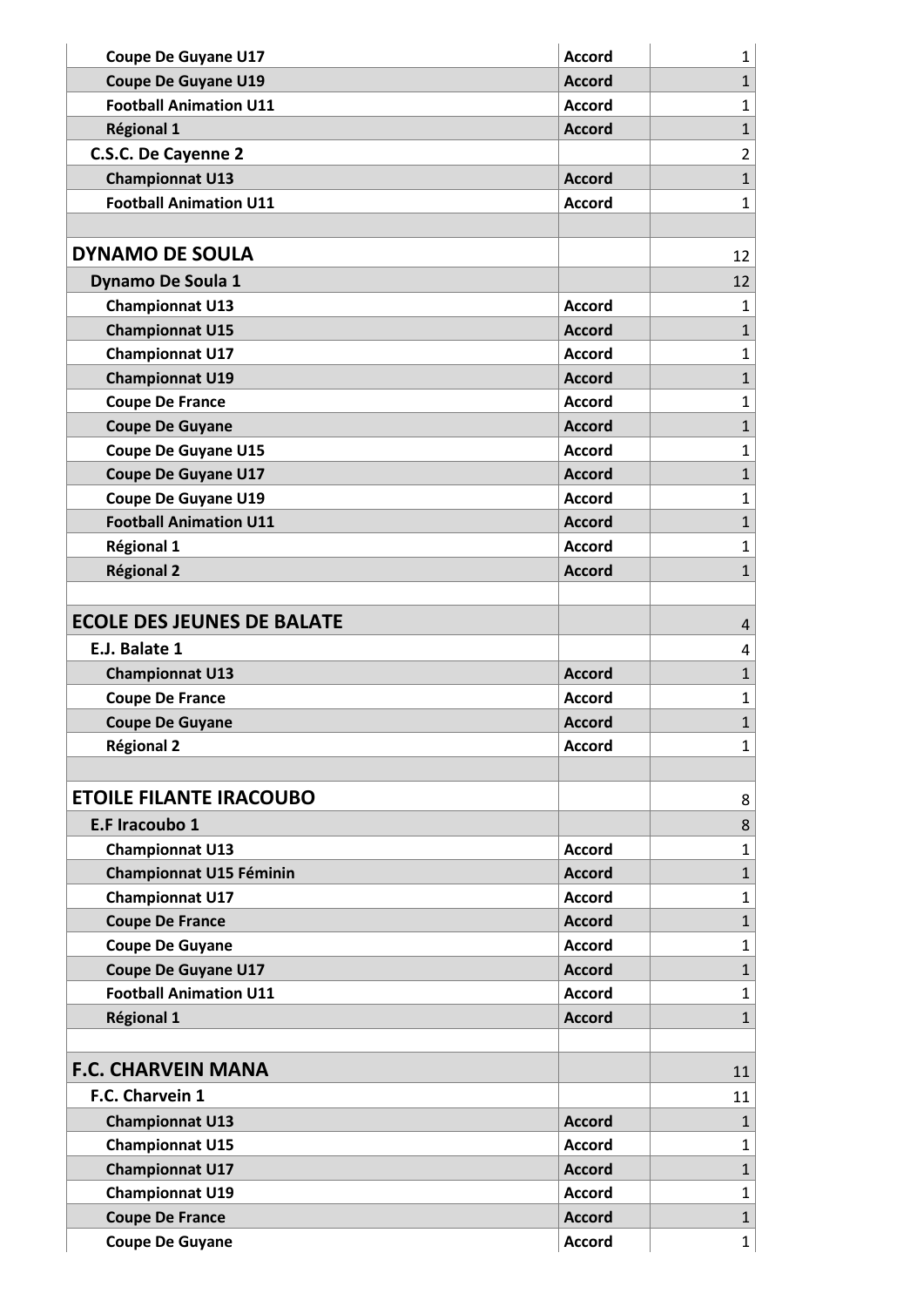| <b>Coupe De Guyane U15</b>     | <b>Accord</b> | $\mathbf{1}$   |
|--------------------------------|---------------|----------------|
| <b>Coupe De Guyane U17</b>     | <b>Accord</b> | $\mathbf{1}$   |
| <b>Coupe De Guyane U19</b>     | <b>Accord</b> | $\mathbf{1}$   |
| <b>Football Animation U11</b>  | Accord        | $\mathbf{1}$   |
| <b>Régional 1</b>              | <b>Accord</b> | $\mathbf{1}$   |
|                                |               |                |
| <b>F.C. OYAPOCK</b>            |               | 10             |
| F.C. Oyapock 1                 |               | 10             |
| <b>Championnat U13</b>         | <b>Accord</b> | $\mathbf{1}$   |
| <b>Championnat U15</b>         | <b>Accord</b> | $\mathbf{1}$   |
| <b>Coupe De France</b>         | <b>Accord</b> | $\mathbf{1}$   |
| <b>Coupe De Guyane</b>         | <b>Accord</b> | $\mathbf{1}$   |
| <b>Coupe De Guyane U15</b>     | <b>Accord</b> | $\mathbf{1}$   |
| Coupe Guyane Féminin / Senior  | <b>Accord</b> | $\mathbf{1}$   |
| <b>Coupe V.Y.V. 2022</b>       | <b>Accord</b> | $\mathbf{1}$   |
| <b>Football Animation U11</b>  | <b>Accord</b> | $\mathbf{1}$   |
| <b>Régional 1</b>              | <b>Accord</b> | $\mathbf{1}$   |
| Régional 1 Féminin Senior      | <b>Accord</b> | $\mathbf{1}$   |
|                                |               |                |
| <b>FOOTBALL CLUB FAMILY</b>    |               | 7              |
| F.C. Family 1                  |               | $\overline{7}$ |
| <b>Championnat U13</b>         | <b>Accord</b> | $\mathbf{1}$   |
| <b>Championnat U15</b>         | <b>Accord</b> | $\mathbf{1}$   |
| <b>Championnat U15 Féminin</b> | <b>Accord</b> | $\mathbf{1}$   |
| <b>Coupe De France</b>         | <b>Accord</b> | $\mathbf{1}$   |
| <b>Coupe De Guyane</b>         | <b>Accord</b> | $\mathbf{1}$   |
| <b>Coupe De Guyane U15</b>     | <b>Accord</b> | $\mathbf{1}$   |
| <b>Football Animation U11</b>  | <b>Accord</b> | $\mathbf{1}$   |
|                                |               |                |
| <b>KETEBE A.S.C.</b>           |               | 1              |
| Ketebe A.S.C. 1                |               | $\mathbf{1}$   |
| <b>Coupe De Guyane U15</b>     | <b>Accord</b> | $\mathbf{1}$   |
|                                |               |                |
| <b>KOUROU F.C.</b>             |               | 11             |
| Kourou F.C. 1                  |               | 11             |
| <b>Championnat U13</b>         | <b>Accord</b> | $\mathbf{1}$   |
| <b>Championnat U15</b>         | <b>Accord</b> | $\mathbf{1}$   |
| <b>Championnat U17</b>         | <b>Accord</b> | $\mathbf{1}$   |
| <b>Championnat U19</b>         | <b>Accord</b> | $\mathbf{1}$   |
| <b>Coupe De France</b>         | <b>Accord</b> | $\mathbf{1}$   |
| <b>Coupe De Guyane</b>         | <b>Accord</b> | $\mathbf{1}$   |
| <b>Coupe De Guyane U15</b>     | <b>Accord</b> | $\mathbf{1}$   |
| <b>Coupe De Guyane U17</b>     | <b>Accord</b> | $\mathbf 1$    |
| <b>Coupe De Guyane U19</b>     | <b>Accord</b> | $\mathbf{1}$   |
| <b>Football Animation U11</b>  | <b>Accord</b> | $\mathbf{1}$   |
| <b>Régional 2</b>              | <b>Accord</b> | $\mathbf{1}$   |
|                                |               |                |
|                                |               |                |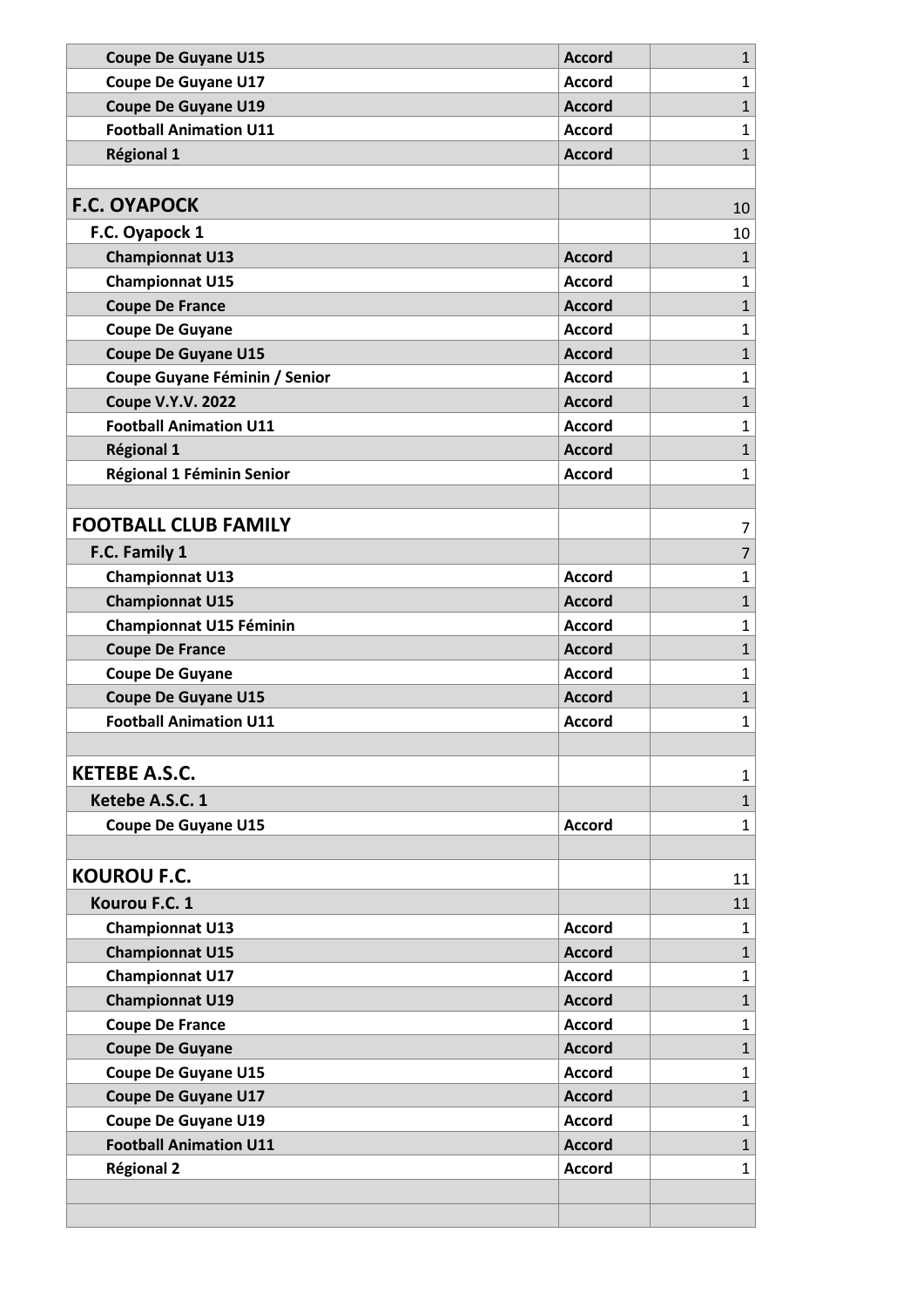| <b>LOYOLA OMNISPORT CLUB</b>   |               | 18                      |
|--------------------------------|---------------|-------------------------|
| Loyola O.C. 1                  |               | 15                      |
| <b>Championnat U13</b>         | <b>Accord</b> | $\mathbf{1}$            |
| <b>Championnat U15</b>         | <b>Accord</b> | $\mathbf{1}$            |
| <b>Championnat U15 Féminin</b> | <b>Accord</b> | $\mathbf{1}$            |
| <b>Championnat U17</b>         | <b>Accord</b> | $\mathbf{1}$            |
| <b>Championnat U18 Féminin</b> | <b>Accord</b> | $\mathbf{1}$            |
| <b>Championnat U19</b>         | <b>Accord</b> | $\mathbf{1}$            |
| <b>Coupe De France</b>         | <b>Accord</b> | $\mathbf{1}$            |
| <b>Coupe De Guyane</b>         | <b>Accord</b> | $\mathbf{1}$            |
| <b>Coupe De Guyane U15</b>     | <b>Accord</b> | $\mathbf{1}$            |
| <b>Coupe De Guyane U17</b>     | <b>Accord</b> | $\mathbf{1}$            |
| <b>Coupe De Guyane U19</b>     | <b>Accord</b> | $\mathbf{1}$            |
| Coupe Guyane Féminin / Senior  | <b>Accord</b> | $\mathbf{1}$            |
| <b>Football Animation U11</b>  | <b>Accord</b> | $\mathbf{1}$            |
| <b>Régional 1</b>              | <b>Accord</b> | $\mathbf{1}$            |
| Régional 1 Féminin Senior      | <b>Accord</b> | $\mathbf{1}$            |
| Loyola O.C. 2                  |               | 3                       |
| <b>Championnat U13</b>         | <b>Accord</b> | $\mathbf{1}$            |
| <b>Championnat U15</b>         | <b>Accord</b> | $\mathbf{1}$            |
| <b>Football Animation U11</b>  | <b>Accord</b> | 1                       |
|                                |               |                         |
| <b>OLYMPIQUE DE CAYENNE</b>    |               | 20                      |
| <b>Olympique De Cayenne 1</b>  |               | 13                      |
| <b>Championnat U13</b>         | <b>Accord</b> | $\mathbf{1}$            |
| <b>Championnat U15</b>         | <b>Accord</b> | $\mathbf{1}$            |
| <b>Championnat U17</b>         | <b>Accord</b> | $\mathbf{1}$            |
| <b>Championnat U19</b>         | <b>Accord</b> | $\mathbf{1}$            |
| <b>Coupe De France</b>         | <b>Accord</b> | $\mathbf{1}$            |
| <b>Coupe De Guyane</b>         | <b>Accord</b> | $\mathbf{1}$            |
| <b>Coupe De Guyane U15</b>     | <b>Accord</b> | $\mathbf{1}$            |
| <b>Coupe De Guyane U17</b>     | <b>Accord</b> | $\mathbf{1}$            |
| <b>Coupe De Guyane U19</b>     | <b>Accord</b> | $\mathbf{1}$            |
| Coupe Guyane Féminin / Senior  | <b>Accord</b> | $\mathbf{1}$            |
| <b>Football Animation U11</b>  | <b>Accord</b> | $\mathbf{1}$            |
| Régional 1                     | <b>Accord</b> | $\mathbf{1}$            |
| Régional 1 Féminin Senior      | <b>Accord</b> | $\mathbf{1}$            |
| <b>Olympique De Cayenne 2</b>  |               | $\overline{\mathbf{4}}$ |
| <b>Championnat U13</b>         | <b>Accord</b> | $\mathbf{1}$            |
| <b>Championnat U15</b>         | <b>Accord</b> | $\mathbf{1}$            |
| <b>Championnat U17</b>         | <b>Accord</b> | $\mathbf{1}$            |
| <b>Football Animation U11</b>  | <b>Accord</b> | $\mathbf{1}$            |
| <b>Olympique De Cayenne 3</b>  |               | $\overline{2}$          |
| <b>Championnat U13</b>         | <b>Accord</b> | $\mathbf{1}$            |
| <b>Football Animation U11</b>  | <b>Accord</b> | $\mathbf{1}$            |
| <b>Olympique De Cayenne 4</b>  |               | $\mathbf{1}$            |
| <b>Championnat U13</b>         | <b>Accord</b> | 1                       |
|                                |               |                         |
|                                |               |                         |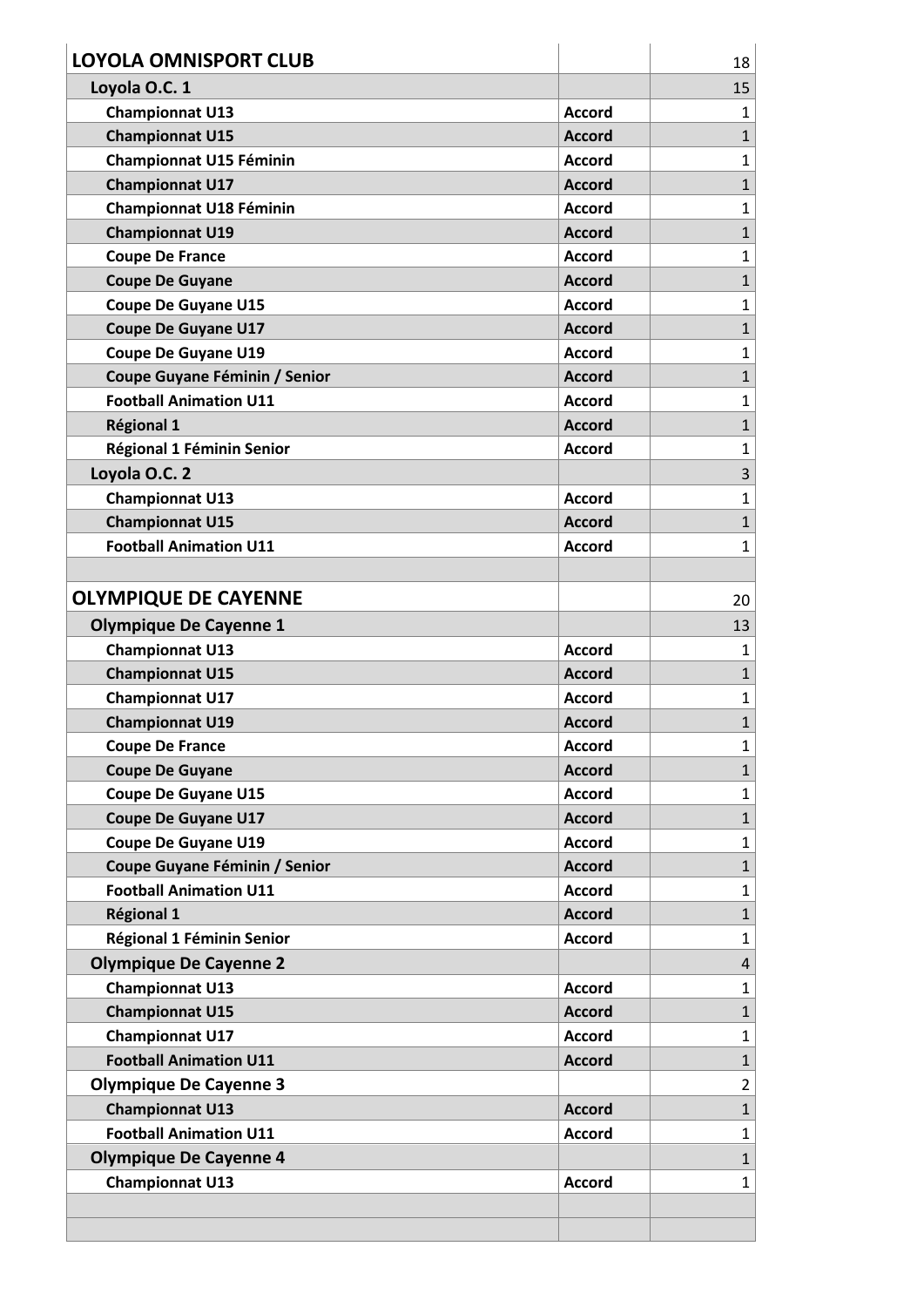| <b>PAC DU MARONI</b>           |               | 3              |
|--------------------------------|---------------|----------------|
| Pac Du Maroni 1                |               | 3              |
| <b>Coupe De France</b>         | <b>Accord</b> | $\mathbf{1}$   |
| <b>Coupe De Guyane</b>         | <b>Accord</b> | $\mathbf{1}$   |
| <b>Régional 2</b>              | <b>Accord</b> | $\mathbf{1}$   |
|                                |               |                |
| <b>R. C. DU MARONI</b>         |               | 11             |
| R.C. Du Maroni 1               |               | 10             |
| <b>Championnat U13</b>         | <b>Accord</b> | $\mathbf{1}$   |
| <b>Championnat U15</b>         | <b>Accord</b> | $\mathbf{1}$   |
| <b>Championnat U17</b>         | <b>Accord</b> | $\mathbf{1}$   |
| <b>Coupe De France</b>         | <b>Accord</b> | $\mathbf{1}$   |
| <b>Coupe De Guyane</b>         | <b>Accord</b> | $\mathbf{1}$   |
| <b>Coupe De Guyane U15</b>     | <b>Accord</b> | $\mathbf{1}$   |
| <b>Coupe De Guyane U17</b>     | <b>Accord</b> | $\mathbf{1}$   |
| <b>Coupe De Guyane U19</b>     | <b>Accord</b> | $\mathbf{1}$   |
| <b>Football Animation U11</b>  | <b>Accord</b> | $\mathbf{1}$   |
| <b>Régional 2</b>              | <b>Accord</b> | $\mathbf{1}$   |
| R.C. Du Maroni 2               |               | $\mathbf{1}$   |
| <b>Football Animation U11</b>  | <b>Accord</b> | $\mathbf{1}$   |
|                                |               |                |
| <b>S.C. KOUROUCIEN</b>         |               | 15             |
| S.C. Kouroucien 1              |               | 14             |
| <b>Championnat U13</b>         | <b>Accord</b> | $\mathbf{1}$   |
| <b>Championnat U15</b>         | <b>Accord</b> | $\mathbf{1}$   |
| <b>Championnat U15 Féminin</b> | <b>Accord</b> | $\mathbf{1}$   |
| <b>Championnat U17</b>         | <b>Accord</b> | $\mathbf{1}$   |
| <b>Championnat U19</b>         | <b>Accord</b> | $\overline{1}$ |
| <b>Coupe De France</b>         | <b>Accord</b> | $\mathbf{1}$   |
| <b>Coupe De Guyane</b>         | <b>Accord</b> | $\mathbf{1}$   |
| <b>Coupe De Guyane U15</b>     | <b>Accord</b> | $\mathbf{1}$   |
| <b>Coupe De Guyane U17</b>     | <b>Accord</b> | $\mathbf{1}$   |
| <b>Coupe De Guyane U19</b>     | <b>Accord</b> | $\mathbf{1}$   |
| Coupe Guyane Féminin / Senior  | <b>Accord</b> | $\mathbf{1}$   |
| <b>Football Animation U11</b>  | <b>Accord</b> | $\mathbf{1}$   |
| <b>Régional 1</b>              | <b>Accord</b> | $\mathbf{1}$   |
| Régional 1 Féminin Senior      | <b>Accord</b> | $\mathbf{1}$   |
| S.C. Kouroucien 2              |               | 1              |
| <b>Championnat U15</b>         | <b>Accord</b> | $\mathbf{1}$   |
|                                |               |                |
| <b>U.S. DE MATOURY</b>         |               | 12             |
| <b>U.S. Matoury 1</b>          |               | 12             |
| <b>Championnat U13</b>         | <b>Accord</b> | $\mathbf{1}$   |
| <b>Championnat U15</b>         | <b>Accord</b> | $\mathbf{1}$   |
| <b>Championnat U17</b>         | <b>Accord</b> | $\mathbf{1}$   |
| <b>Championnat U19</b>         | <b>Accord</b> | $\mathbf{1}$   |
| <b>Coupe De France</b>         | <b>Accord</b> | $\mathbf{1}$   |
| <b>Coupe De Guyane</b>         | <b>Accord</b> | $\mathbf{1}$   |
| <b>Coupe De Guyane U15</b>     | <b>Accord</b> | $\mathbf{1}$   |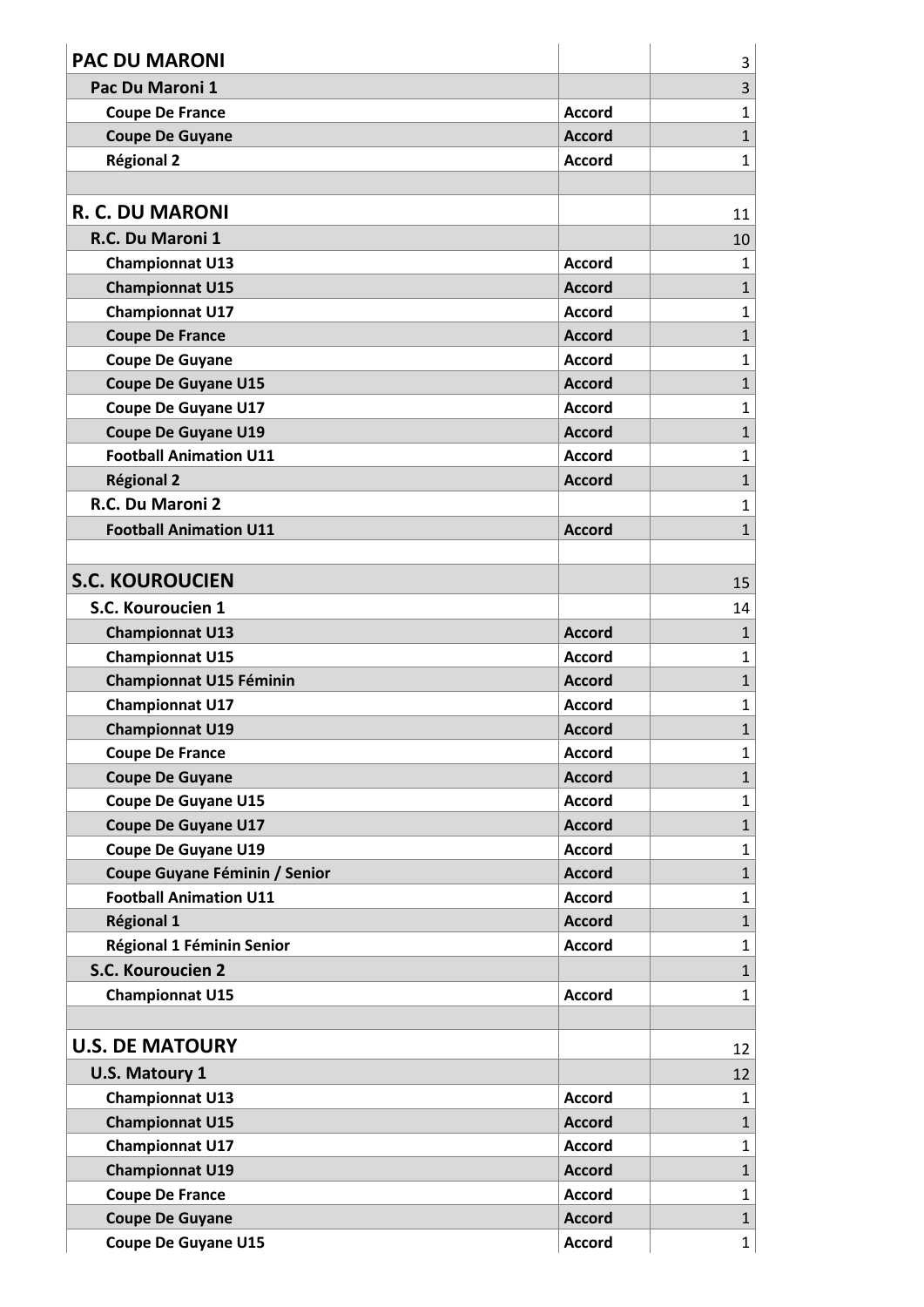| <b>Coupe De Guyane U17</b>              | <b>Accord</b> | $\mathbf{1}$ |
|-----------------------------------------|---------------|--------------|
| <b>Coupe De Guyane U19</b>              | <b>Accord</b> | $\mathbf{1}$ |
| <b>Coupe V.Y.V. 2022</b>                | <b>Accord</b> | $\mathbf{1}$ |
| <b>Football Animation U11</b>           | <b>Accord</b> | $\mathbf{1}$ |
| <b>Régional 1</b>                       | <b>Accord</b> | $\mathbf{1}$ |
|                                         |               |              |
| <b>U.S. MACOURIA</b>                    |               | 11           |
| <b>U.S. Macouria 1</b>                  |               | 11           |
| <b>Championnat U13</b>                  | <b>Accord</b> | $\mathbf{1}$ |
| <b>Championnat U15</b>                  | <b>Accord</b> | $\mathbf{1}$ |
| <b>Championnat U17</b>                  | <b>Accord</b> | $\mathbf{1}$ |
| <b>Championnat U19</b>                  | <b>Accord</b> | $\mathbf{1}$ |
| <b>Coupe De France</b>                  | <b>Accord</b> | $\mathbf{1}$ |
| <b>Coupe De Guyane</b>                  | <b>Accord</b> | $\mathbf{1}$ |
| <b>Coupe De Guyane U15</b>              | <b>Accord</b> | $\mathbf{1}$ |
| <b>Coupe De Guyane U17</b>              | <b>Accord</b> | $\mathbf{1}$ |
| <b>Coupe De Guyane U19</b>              | <b>Accord</b> | $\mathbf{1}$ |
| <b>Football Animation U11</b>           | <b>Accord</b> | $\mathbf{1}$ |
| <b>Régional 2</b>                       | <b>Accord</b> | $\mathbf{1}$ |
|                                         |               |              |
| <b>U.S. SINNAMARY</b>                   |               | 9            |
| <b>U.S Sinnamary 1</b>                  |               | 9            |
| <b>Championnat U13</b>                  | <b>Accord</b> | $\mathbf{1}$ |
| <b>Championnat U15</b>                  | <b>Accord</b> | $\mathbf{1}$ |
| <b>Championnat U17</b>                  | <b>Accord</b> | $\mathbf{1}$ |
| <b>Coupe De France</b>                  | <b>Accord</b> | $\mathbf{1}$ |
| <b>Coupe De Guyane</b>                  | <b>Accord</b> | $\mathbf{1}$ |
| <b>Coupe De Guyane U15</b>              | <b>Accord</b> | $\mathbf{1}$ |
| <b>Coupe De Guyane U17</b>              | <b>Accord</b> | 1            |
| <b>Football Animation U11</b>           | <b>Accord</b> | $\mathbf{1}$ |
| <b>Régional 1</b>                       | <b>Accord</b> | $\mathbf{1}$ |
|                                         |               |              |
| <b>U.S. ST-ELIE</b>                     |               | $\mathbf{1}$ |
| U.S. St-Elie 1                          |               | $\mathbf{1}$ |
| <b>Aucun Engagement</b>                 |               | $\mathbf{1}$ |
|                                         |               |              |
| <b>U.S.C. DE MONTSINERY TONNEGRANDE</b> |               | 11           |
| <b>U.S.C. Montsinery 1</b>              |               | 11           |
| <b>Championnat U13</b>                  | <b>Accord</b> | $\mathbf{1}$ |
| <b>Championnat U15</b>                  | <b>Accord</b> | $\mathbf{1}$ |
| <b>Championnat U17</b>                  | <b>Accord</b> | $\mathbf{1}$ |
| <b>Championnat U19</b>                  | <b>Accord</b> | $\mathbf{1}$ |
| <b>Coupe De France</b>                  | <b>Accord</b> | $\mathbf{1}$ |
| <b>Coupe De Guyane</b>                  | <b>Accord</b> | $\mathbf{1}$ |
| <b>Coupe De Guyane U15</b>              | <b>Accord</b> | $\mathbf{1}$ |
| <b>Coupe De Guyane U17</b>              | <b>Accord</b> | $\mathbf{1}$ |
| <b>Coupe De Guyane U19</b>              | <b>Accord</b> | $\mathbf{1}$ |
| <b>Football Animation U11</b>           | <b>Accord</b> | $\mathbf{1}$ |
| <b>Régional 1</b>                       | <b>Accord</b> | $\mathbf{1}$ |